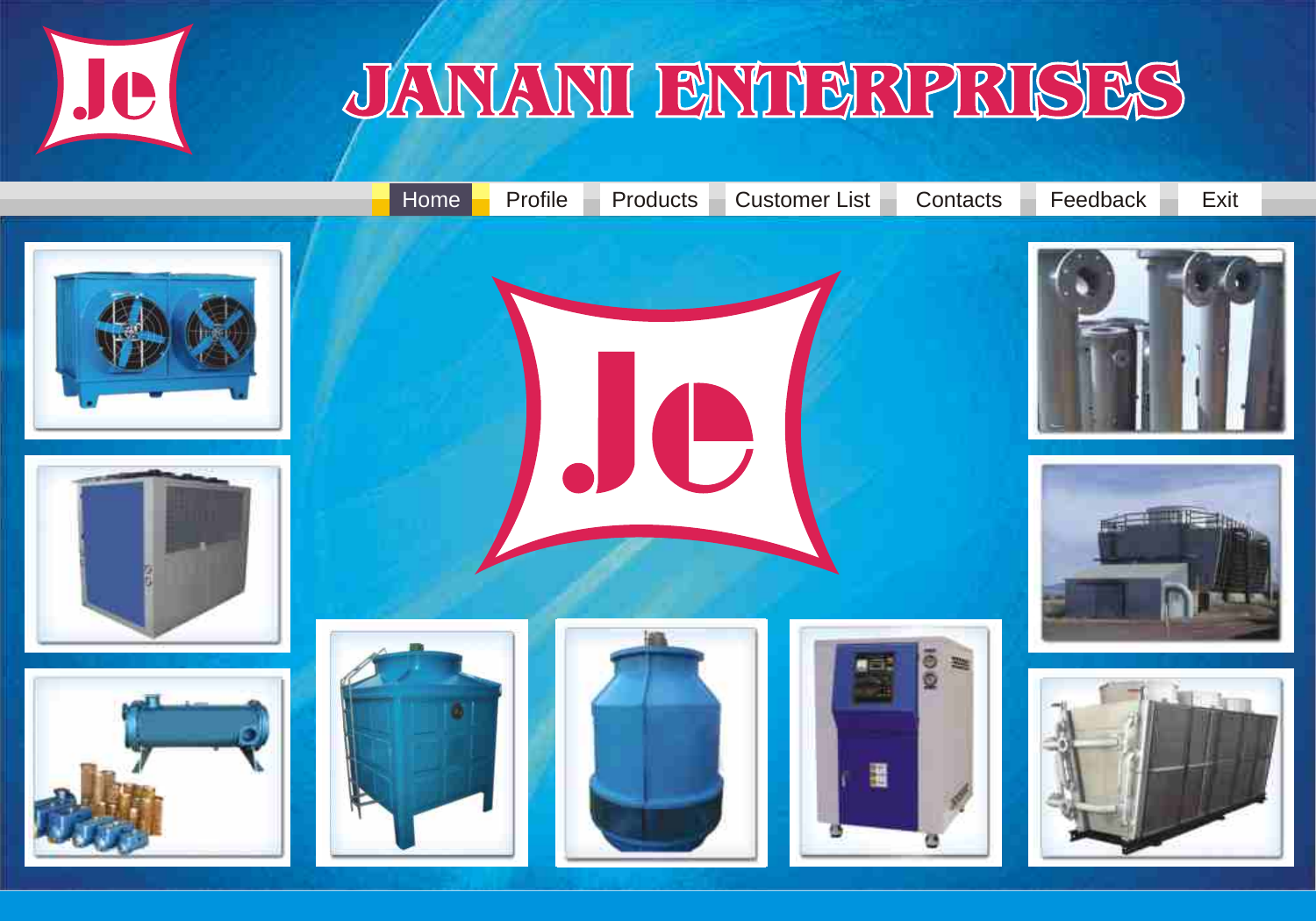<span id="page-1-0"></span>

[Home](#page-0-0) **[Profile](#page-1-0) [Products](#page-2-0) [Customer List](#page-33-0) [Contacts](#page-35-0) [Feedback](#page-36-0) Exit** 

#### **| Profile |**

Incepted in the year 2003, Janani Enterprises, Coimbatore is one of the leading manufacturers and exporters of a wide array of Industrial FRP (Fibre Glass Reinforced Plastic) Cooling Towers, Industrial Heat Exchangers (with bundle of copper tubes), Dry Cooling Towers, Weather Proof Chillers, Heat Exchangers, Cooling Tower Spares and Wooden & RCC Cooling Towers. These are widely used in the Oil Refineries, Distilleries and Breweries Plants, and Fertilizer Plant, Cement Plant, and Engineering Industry. Our Cooling Towers are ranging from 10TR to 1000TR including FRP, Wooden, Dry, Fan Less and Fill Less Cooling Towers.

We are involved in Designing Chillers ranging from 1TR to 750TR. We are also Specialized in Design of (Glycol Chilling Plants and Brine Chilling Plants) Further, we are undertaking the projects of Centralized AC, Humidification Plants, Ventilations and Refrigerations. Our well-equipped research facilities enable us in developing the Cooling Towers confirming to the international standards of quality. Furthermore, our logistic support helps us in exporting our Cooling Towers to the markets located in the parts of Dubai, South Africa, Tanzania, and Srilanka.

We also technologically upgrade our production process and plan to reduce evaporation loss of water by 60% from the present situation. Last but not the least we have acquired a great significance in the market of India. This is evident from the fact that we have acquired various renowned clients such as TVS, Ultra Tech Cement, Apollo Hospitals, Chennai, TVS Rubber Factory, Madurai, and ISRO Sri-Harikotta. We offer quality assured Industrial Cooling Towers, Industrial Heat Exchangers, Weather Proof Chillers and Cooling Towers Spares in the leading industrial prices. The temperature can even be brought down up-to (-)40°c . To acquire utmost customer [satisfaction, we employ easy transaction modes and assure to deliver the consignments within an estimated lead time of 4-6 weeks. Our](#page-1-0)  reliable logistic support enables us in exporting the Cooling Towers to overseas markets of Dubai, South Africa, Tanzania, and Srilanka.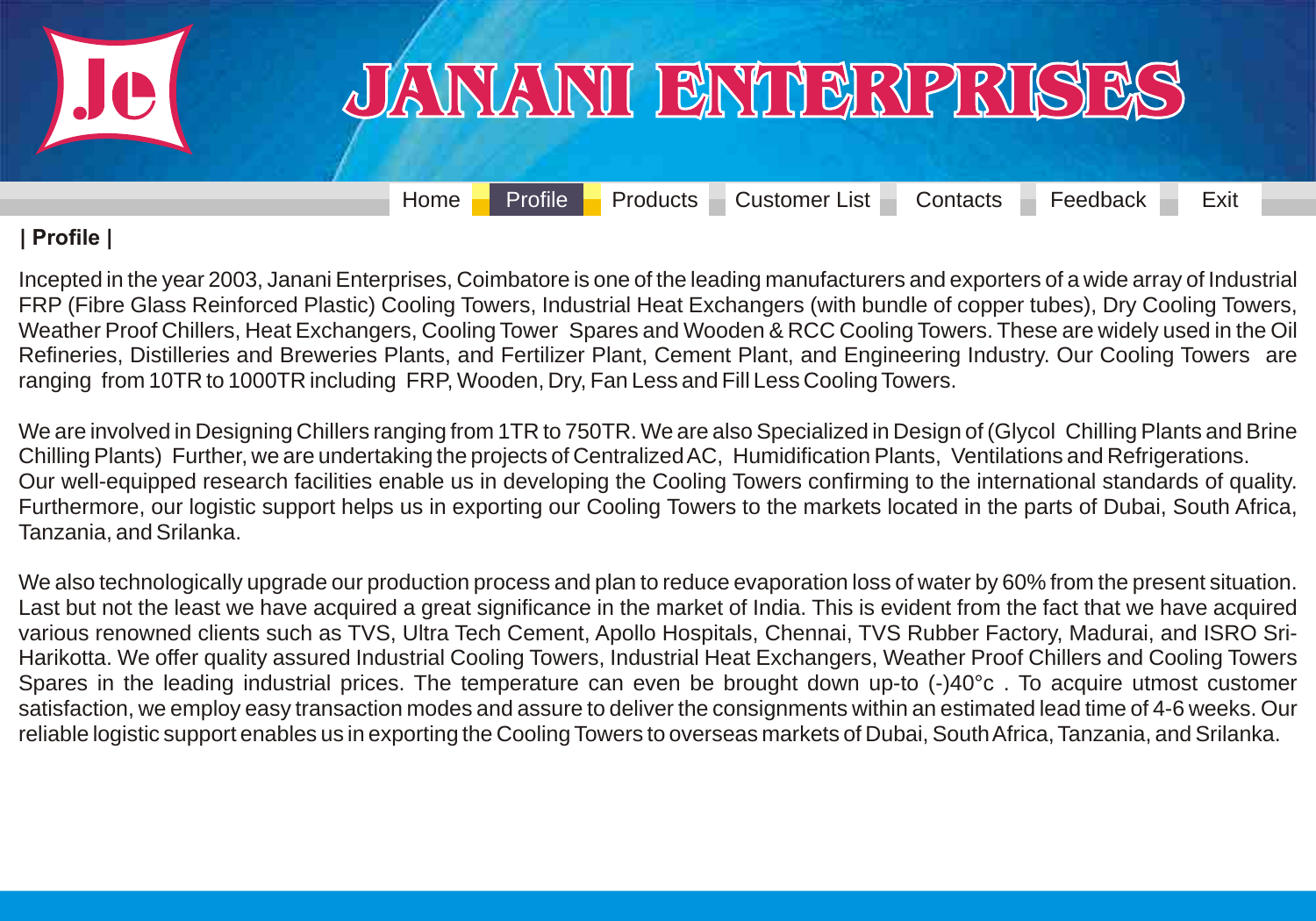<span id="page-2-0"></span>

**| Products |** [Home](#page-0-0) [Profile](#page-1-0) [Products](#page-2-0) [Customer List](#page-33-0) [Contacts](#page-35-0) [Feedback](#page-36-0) Exit [INDUSTRIAL CHILLERS](#page-3-0) [Round shape Cooling Tower Capacities](#page-4-0)  [Square Cooling Tower Capacities](#page-6-0)  [Dry Cooling Towers](#page-8-0)  [CROSS FLOW COOLING TOWER](#page-9-0) [NATURAL DRAFT COOLING TOWERS](#page-10-0)  [WOODEN COOLING TOWER | TIMBER COOLING TOWER](#page-2-0) [INDUSTRIAL CHILLER - AIR COOLED CHILLER](#page-14-0) [WATER COOLED CHILLER](#page-17-0)  [PLATE HEAT EXCHANGER](#page-19-0) [SHELL AND TUBE HEAT EXCHANGER](#page-20-0) [INTER COOLER / AFTER COOLER HEAT EXCHANGER](#page-21-0) [EVAPORATOR COIL COOLER](#page-24-0) [TUBE BUNDLE](#page-30-0) [EVAPORATOR COOLING SYSTEMS](#page-25-0) [EVAPORATIVE AIR COOLING MACHINE](#page-26-0) [AIR COOLER](#page-27-0) **[HUMIDIFICATION PLANT](#page-27-0)** [RADIATORS](#page-28-0) [COOLING TOWER FILLS](#page-29-0) [COOLING TOWER FAN](#page-29-0) [COOLING TOWER SPRINKLERS](#page-30-0) [COOLING TOWER MOTOR](#page-31-0) [COOLING TOWER NOZZLE](#page-31-0) [WATER TREATMENT CHEMICAL](#page-32-0)

[OIL COOLERS HEAT EXCHANGERS](#page-23-0)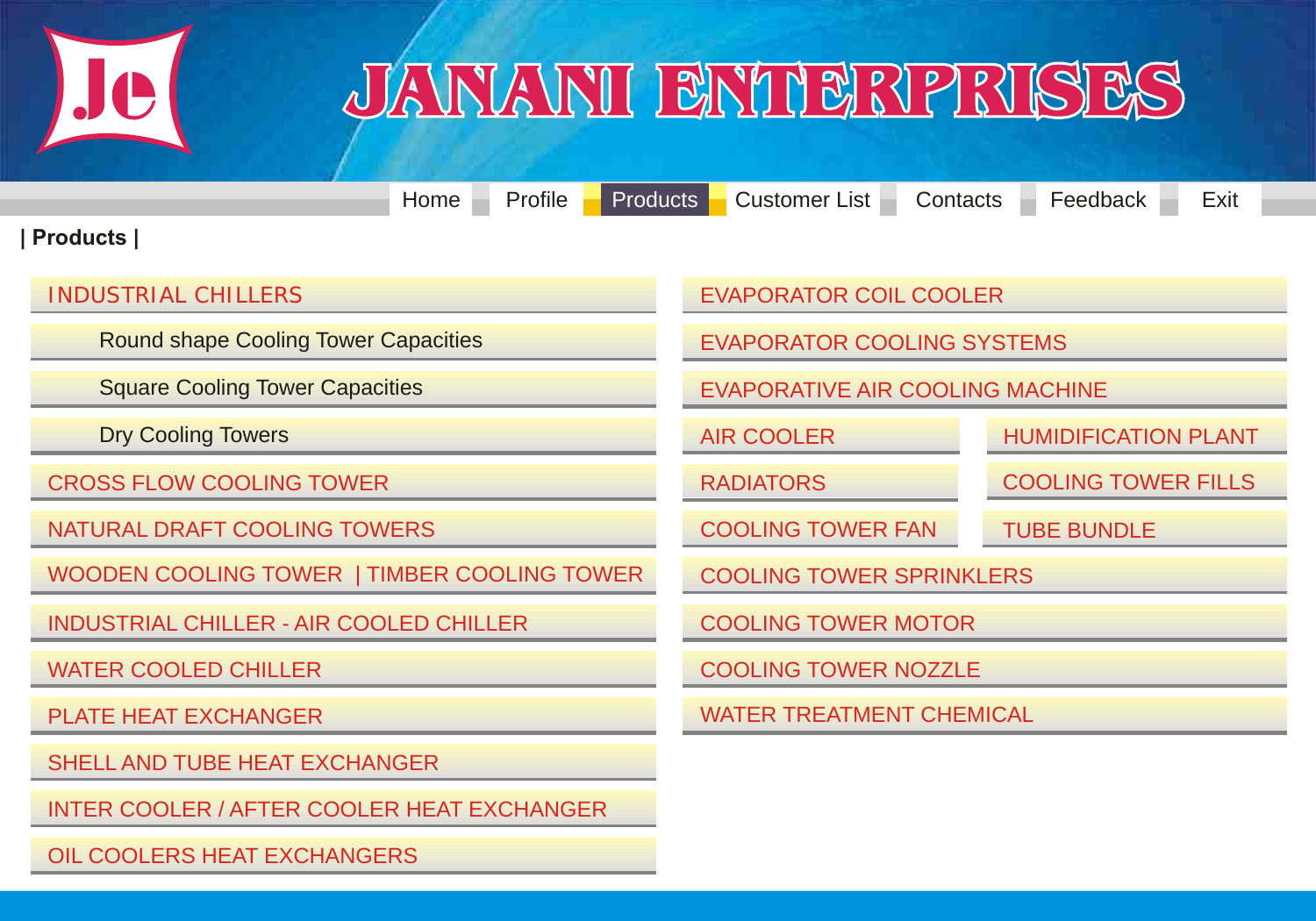<span id="page-3-0"></span>

[Home](#page-0-0) [Profile](#page-1-0) [Products](#page-2-0) [Customer List](#page-33-0) [Contacts](#page-35-0) [Feedback](#page-36-0) Exit

#### **| Products |**

#### INDUSTRIAL CHILLERS

[We are well versed for providing various sorts of Industrial Chillers to our customers. These are offered in different sizes, specifications](#page-3-0)  and are used in various industries. These have long lives, offer maximum usage and also consist of single phase preventer, OLR (Over Load Relay) LP switch, HP switch, Solenoid Valve, ON Delay Timer, MCB's, Water- Level Controller, Temperature Indicator Controller, Water Circulation Pump and Water Filter.

| <b>Parameter</b>                                                                                                                                            | 0.75TR                       | 1TR                       | 2TR                       | 3TR                        | 4TR                        | 5TR                                        | 6TR                         |
|-------------------------------------------------------------------------------------------------------------------------------------------------------------|------------------------------|---------------------------|---------------------------|----------------------------|----------------------------|--------------------------------------------|-----------------------------|
| Cooling capacity Outlet Temperature of Refrigerated water<br>Difference Inlet Temperature Ambient<br>Water Thermal<br><b>Temperature</b>                    | Kcal/hr<br>Kiwi<br>°C °C°C°C | 2300<br>2.7<br>15 5 20 40 | 3225<br>3.7<br>15 5 20 40 | 6300<br>70.3<br>15 5 20 40 | 8845<br>10.3<br>15 5 20 40 | 1310<br>015.2<br>15 5 20 40                | 1512<br>015.2<br>15 5 20 40 |
| Cooling system Compressor Quantity Type Hermetically sealed<br>Absorbed Powder Refrigerant                                                                  | No Kw                        | Air Cooled<br>1 0.9 R22   | Air Cooled<br>1 1.44 R22  | Air Cooled<br>1 2.35 R22   | Air Cooled<br>1 3.3 R22    | Air Cooled<br>1 5.25 R22                   | Air Cooled<br>1 6.1 R22     |
| Pump Max.Pressur/Head                                                                                                                                       | <b>Mtrs</b>                  | 3                         | 3                         | 3                          | 3                          | 3                                          | 3                           |
| <b>Tank Material Capacity</b>                                                                                                                               | Ltrs                         | <b>SS 40</b>              | <b>SS 40</b>              | <b>SS 70</b>               | <b>SS 70</b>               | SS 100                                     | SS 100                      |
| Fans Quantity Absorbed Powder Power Supply N/Out Water<br>Connection                                                                                        | No Watts<br>$V/hz$ /ph       | 1 1 1 0<br>230/5 0/1 3/4" | 1 1 1 0<br>230/5 0/1 3/4" | 1 1 1 0<br>230/5 0/1 1"    | 1 2 4 0<br>415/5 0/3 1"    | 2 2 4 0<br>415/5 0/3 1.12" 415/5 0/3 1.12" | 2 2 4 0                     |
| Dimensions Length Breadth Height Weight                                                                                                                     | Mm mm<br>mm Kgs              | 650 490<br>784 130        | 650 490<br>784 130        | 900 600<br>930 200         | 900 600<br>930 250         | 1000 850<br>1084 275                       | 1000 850<br>1084 370        |
| Correction<br><b>Factors: Cooling capacity related Ambient</b><br>Temperature: Temperature in Correction factor Cooling Capacity<br>related to water outlet | <b>OC 1.2 OC</b>             | 30<br>1.15<br>0.6         | 35 1<br>10<br>0.75        | 40<br>0.9<br>15.1          | 40<br>0.8<br>20<br>1.6     | 50<br>25<br>1.3                            |                             |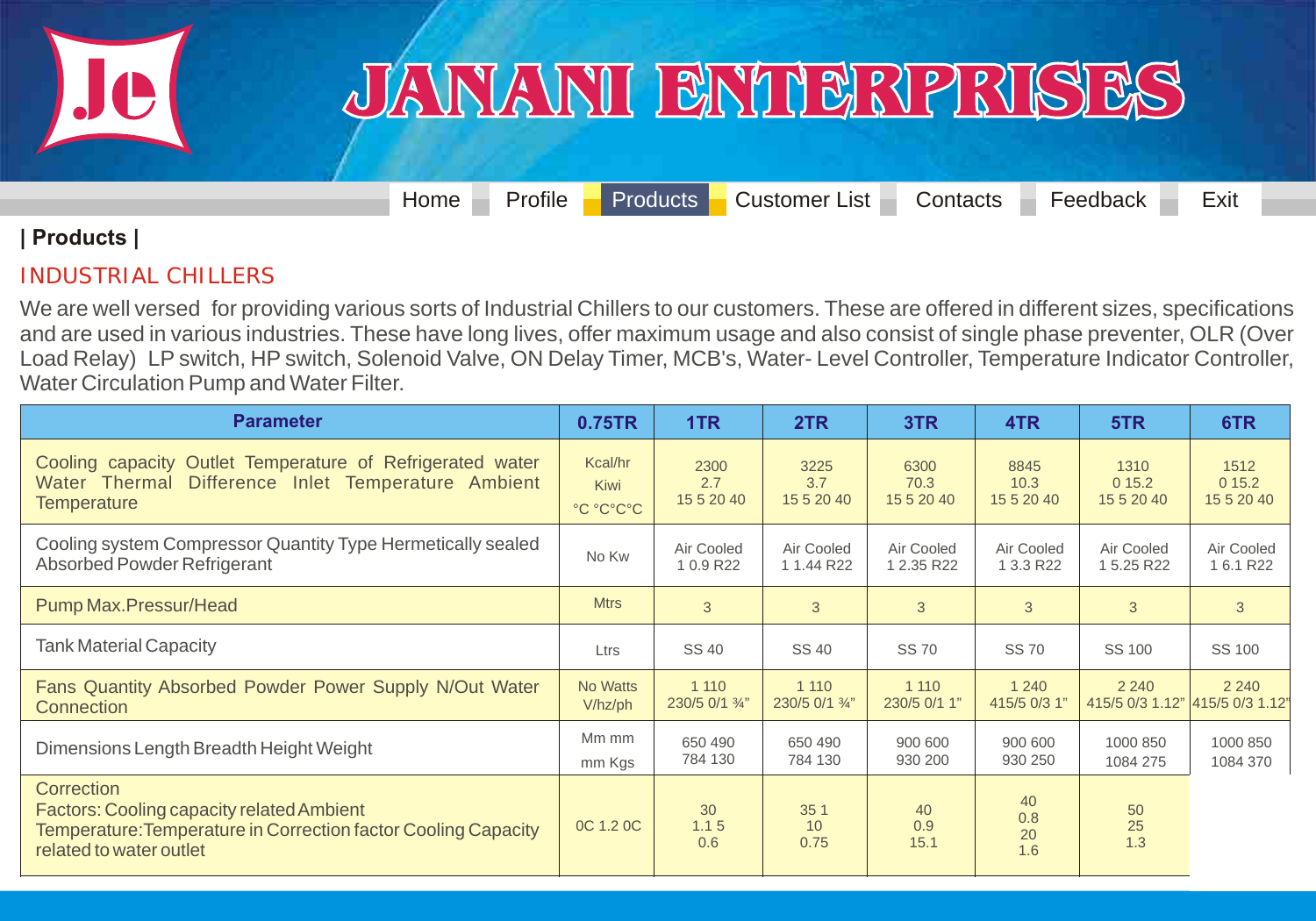<span id="page-4-0"></span>

## JANANI BNIBRPRISES

[Home](#page-0-0) [Profile](#page-1-0) [Products](#page-2-0) [Customer List](#page-33-0) [Contacts](#page-35-0) [Feedback](#page-36-0) Exit

#### **| Products |**

#### ROUND SHAPE COOLING TOWER CAPACITIES

Round Shape Cooling Tower are called as Bottle Shape Cooling Towers and Induced Draft Counter Flow Cooling Towers.

#### *Round Shape Cooling Tower Capacities*

Round Shape Cooling Tower gives 100% Cooling efficiencies it gives good appearance. Our Cooling Towers Capacities are ranging from 5 M<sup>3</sup>/Hr To 11000 M<sup>3</sup>/Hr and resulted differences in temperature availability of capacities from 5 TR T0 1000 TR in FRP type.

#### **Features**

The Bottle Shaped FRP Cooling Tower is utilized in several industries and has the following features.

- All the components have a modular and compact design
- The casing and the design has an exclusive circular design. Therefore no impact of the direction of prevailing wind is encountered.
- This FRP water Cooling Tower has a very efficient sprinkler head system that is rotative and is made of aluminum alloy
- Axial flow fans that are designed aerodynamically with adjustable pitch are used
- The Bottle Shaped FRP Cooling Tower helps conserve power
- Quiet operation is ensured
- [The sump is given easy access with a galvanized mesh of hot dip. This is done to avoid entry to foreign objects into the water basin](#page-4-0)
- The possibility of corrosion and rust gets minimized due to the framework steel components that are hot dip galvanized.

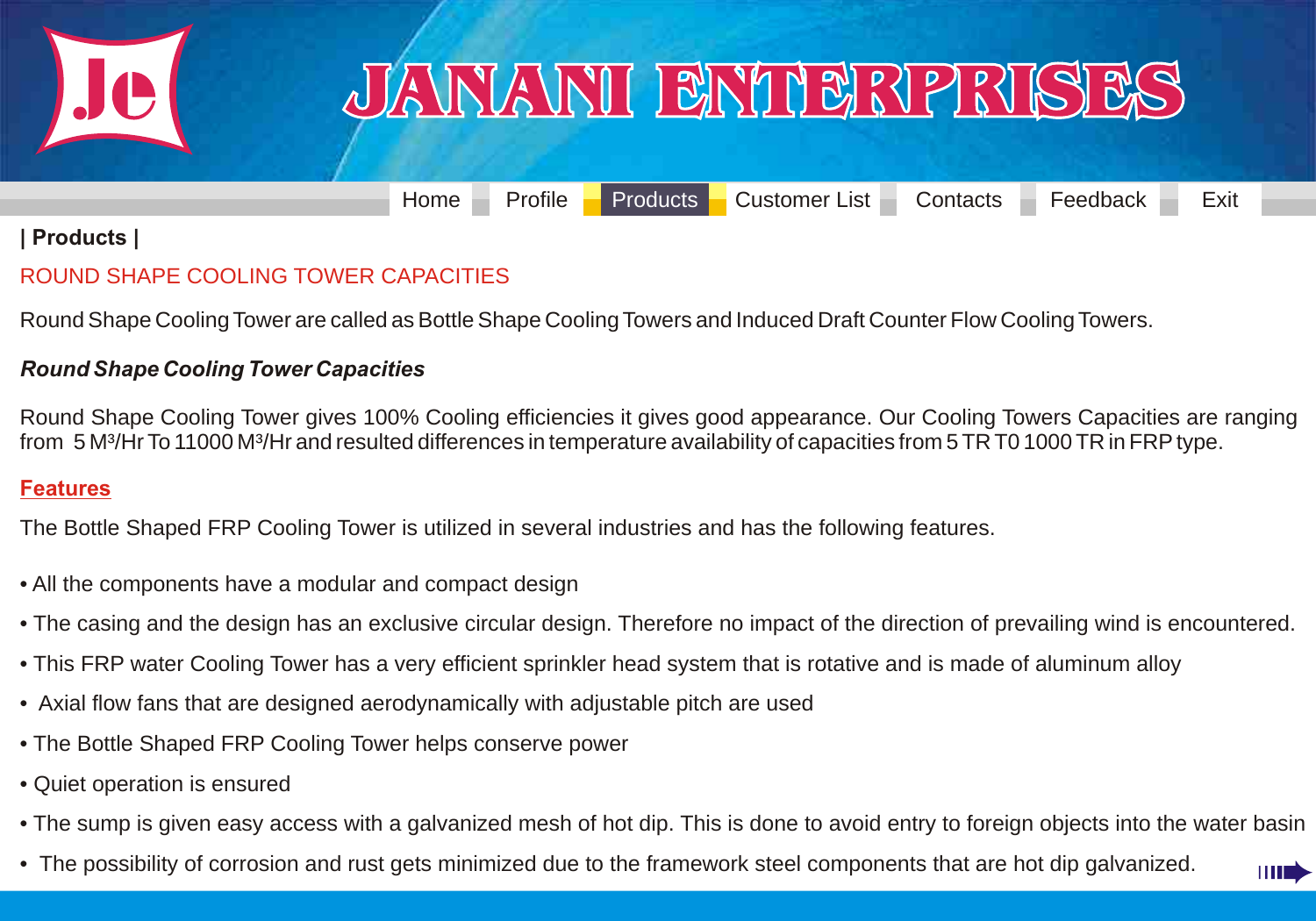<span id="page-5-0"></span>

[Home](#page-0-0) [Profile](#page-1-0) [Products](#page-2-0) [Customer List](#page-33-0) [Contacts](#page-35-0) [Feedback](#page-36-0) Exit

#### **| Products |**

#### ROUND SHAPE COOLING TOWER CAPACITIES

Though the Cooling Tower maintenance is not difficult, it is important.

#### **Cooling Tower Maintenance**

- Efficient treatment of water
- Prevent scale deposits
- Do way with or clean spray nozzles that get clogged
- Adequate air flow should be ensured
- Adequate performance of pump also should be assured

#### **Round shape Cooling Towers Spares**

- PVC Fill : A good quality fill and is of long life too.
- Drift Eliminator: They carry over losses due to moisture drops.
- Sprinkler: Due to the even water distribution over the honey comb fills.
- [Fan: Flow type fan that is Aero dynamically designed is of well balanced](#page-5-0)  construction. we have availability of FRP fan and Aluminum fan



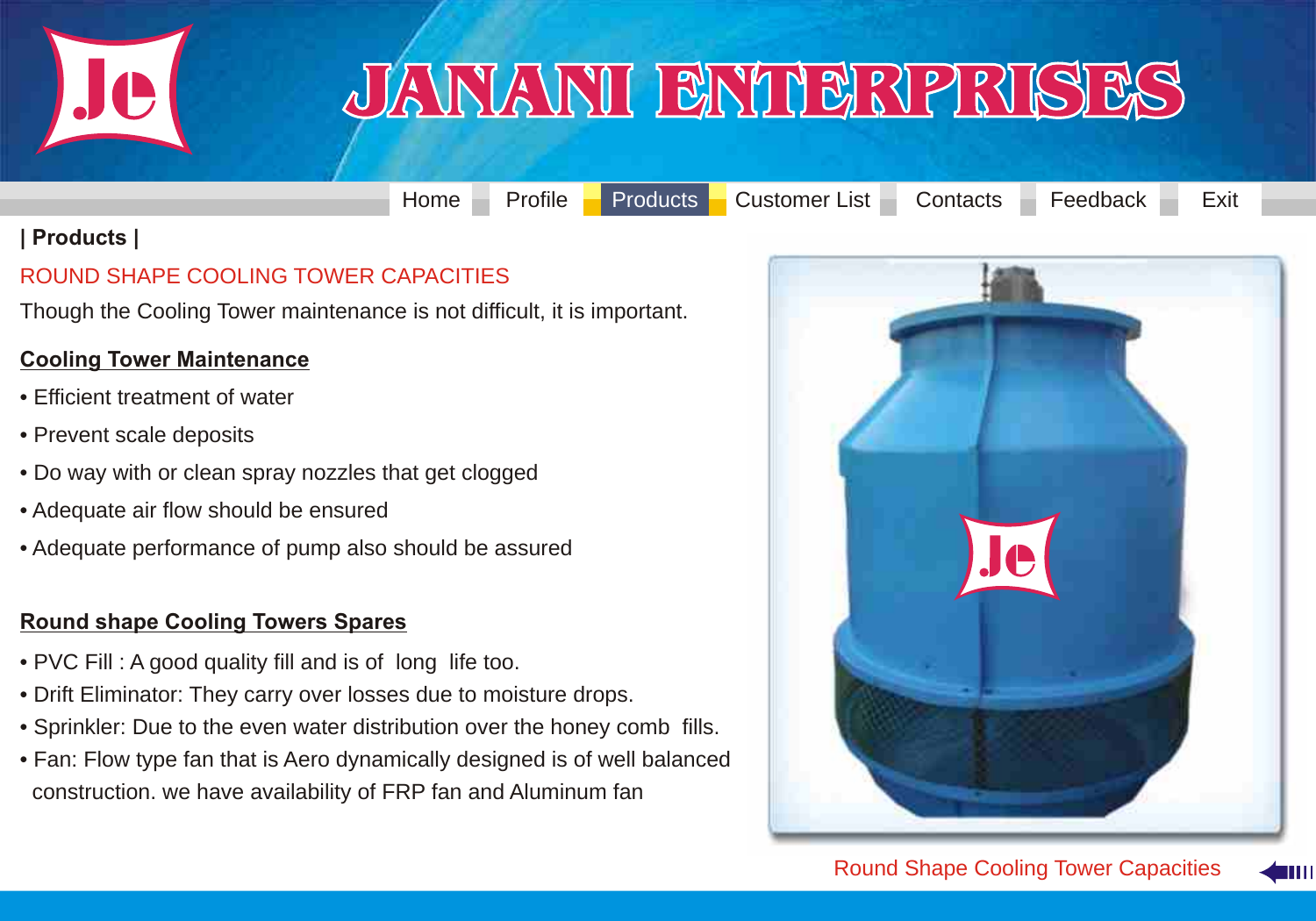<span id="page-6-0"></span>

[Home](#page-0-0) [Profile](#page-1-0) [Products](#page-2-0) [Customer List](#page-33-0) [Contacts](#page-35-0) [Feedback](#page-36-0) Exit

#### **| Products |**

#### SQUARE SHAPE COOLING TOWER CAPACITIES

The square Cooling Tower is of the design: vertical induced draft counter flow, with a uniform distribution of water and an optimal transfer [of heat .These are utilized by all large industries in order to cool the water that has undergone recycling. The installation of Cooling](#page-6-0)  Tower can be done independent of the direction of wind. Cooling Towers are nothing but heat rejection devices that are used to remove unwanted heat into the air from the cooling stream of water to a reduced temperature

#### **Square Cooling Tower Capacities**

Square Cooling Tower gives 100% Cooling efficiencies and it gives good appearance, flow rate from 5 M3/Hr To 11000 M3/Hr gives differences in temperature 4°C To30°C Availability of Capacities from 5 TR T0 1000 TR in single cell

#### Technical Features Of Square Cooling Tower

- The flow of water ranges between 5 M3/Hr To 11000 M3/Hr
- The design easily blends with the architectural environs

• The casing of the same is of tough Fibre Glass Reinforced Plastic (FRP).It posseses sufficient structural power to endure winds of high velocities as well as vibrations. Besides Gel coat, an ultra violet stabilized resin is also used for extended life. The square Cooling Tower is resistant against local impacts and local repairs could be easily done in case of occurrence of slight damages.

- A temperature difference from 4°C To30 °C can be ensured
- It uses less energy on the whole due to minimal resistance of air to water
- Nozzles are designed easy cleaning while running the square shape Cooling Towers

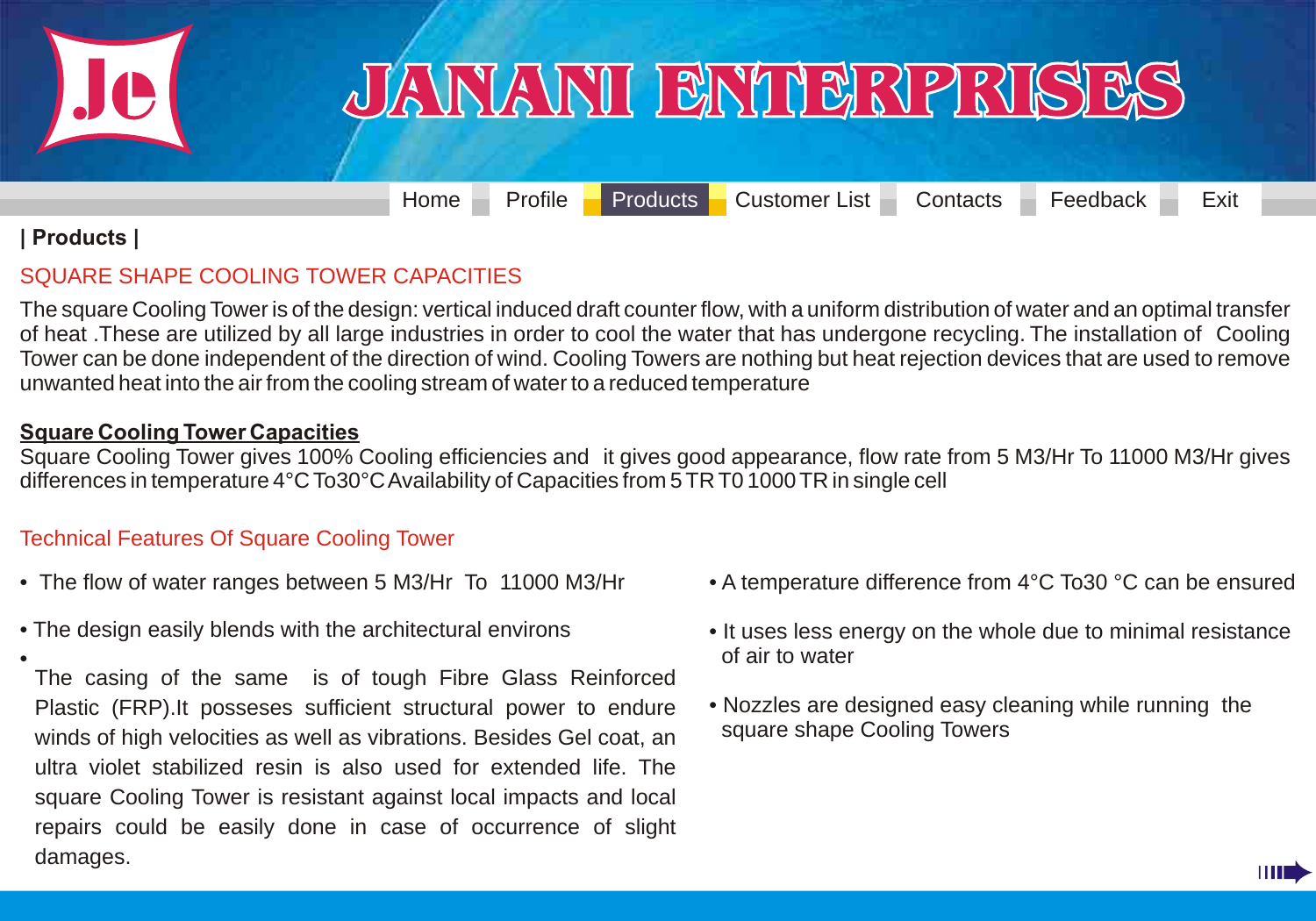<span id="page-7-0"></span>

[Home](#page-0-0) [Profile](#page-1-0) [Products](#page-2-0) [Customer List](#page-33-0) [Contacts](#page-35-0) [Feedback](#page-36-0) Exit

#### **| Products |**

#### SQUARE SHAPE COOLING TOWER CAPACITIES

#### **Applications Of Square Cooling Tower**

- In cold rooms and air condition plants
- Aluminum Die casting
- Dairy industry
- Chemical industries
- In food industries such as hotels as well as in industries
	- of Food Processing
- Oil refineries
- Automobile industries
- Forging and Mechanical industries
- Plants manufacturing glass
- [Also employed for mega watt project industries' heat process](#page-7-0)
- By plastic moulding machineries



Square Shape Cooling Tower Capacities

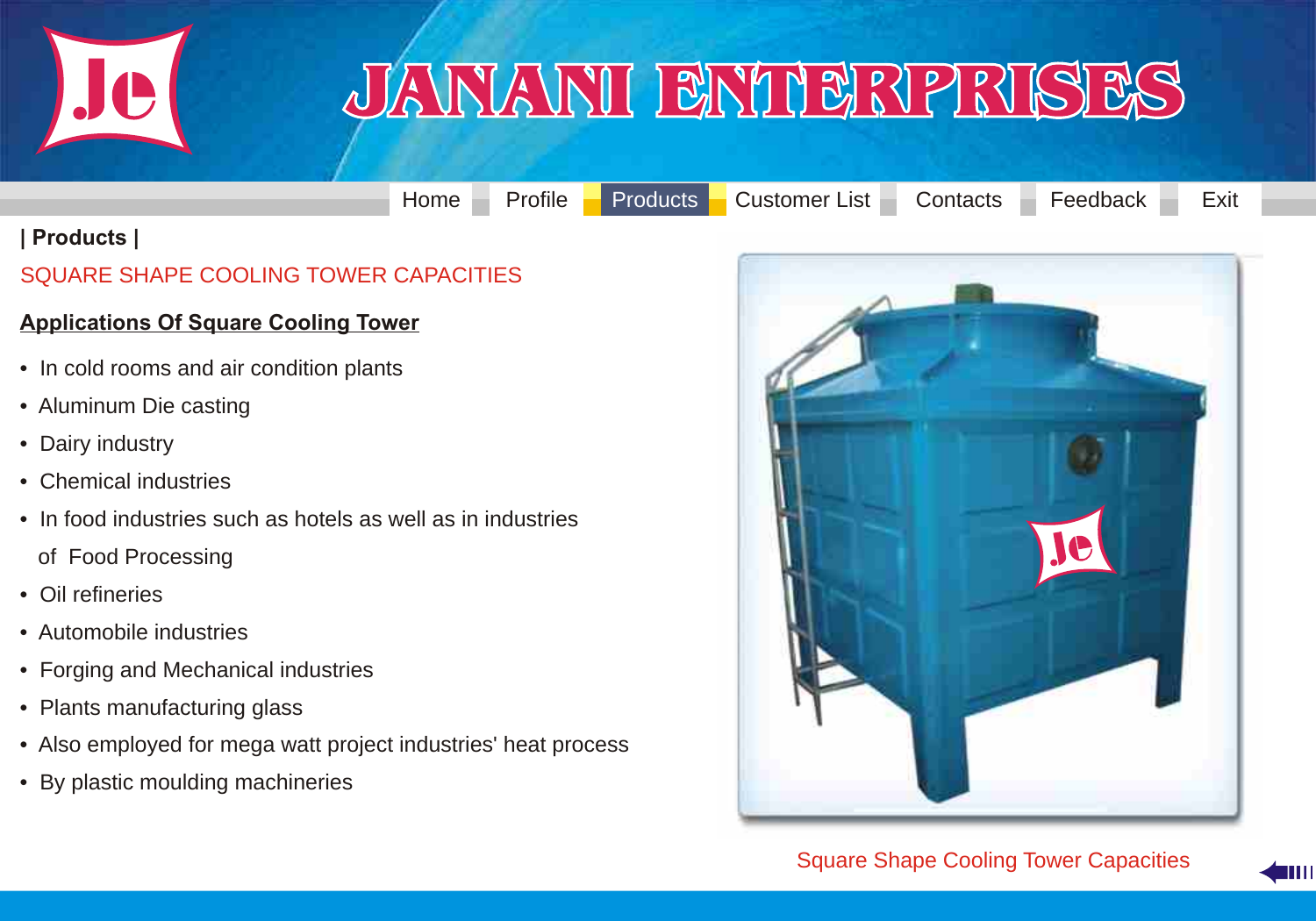<span id="page-8-0"></span>

[Home](#page-0-0) [Profile](#page-1-0) [Products](#page-2-0) [Customer List](#page-33-0) [Contacts](#page-35-0) [Feedback](#page-36-0) Exit

#### **| Products |**

#### DRY COOLING TOWERS

Dry Cooling Towers are produced in forced draught and induced draught designs, and in Single and Multi-Fan Arrangements, Depending on customer specifications and requirements, We are the professional dry Cooling Tower and Air Cooled Condenser Manufacturers, Tubes in Copper and Fins are Aluminium MOC we use 5/8'' or 3/8'' OD copper tubes as per customer specification, all tubes are well expanded tested for pressure and leak.

#### **Advantages Of Dry Cooling Towers**

- A great deal of water gets preserved on using dry Cooling Towers.
- Less or no preparation needed as atmospheric air is in abundance
- No formation of scale or heat exchanger cleaning is required
- There are no mobile parts except for the fan and the motors. Hence the Cooling Tower maintenance is negligible.
- Dust, fly ash, living organisms or dirt do not get mixed up with process water
- There are no constraints placed on the location of plant
- No corrosions caused by air
- This Cooling Tower performance ensures minimal environmental impact
- Reduced annual operating expenses



### **Applications** Dry Cooling Towers

[Predominantly used for air compressor and power generating units for applications of engine water cooling. Petroleum plant, power](#page-8-0)  utility, steel manufacturing industry, cement, sugar factories , chemical and gas-processing industrials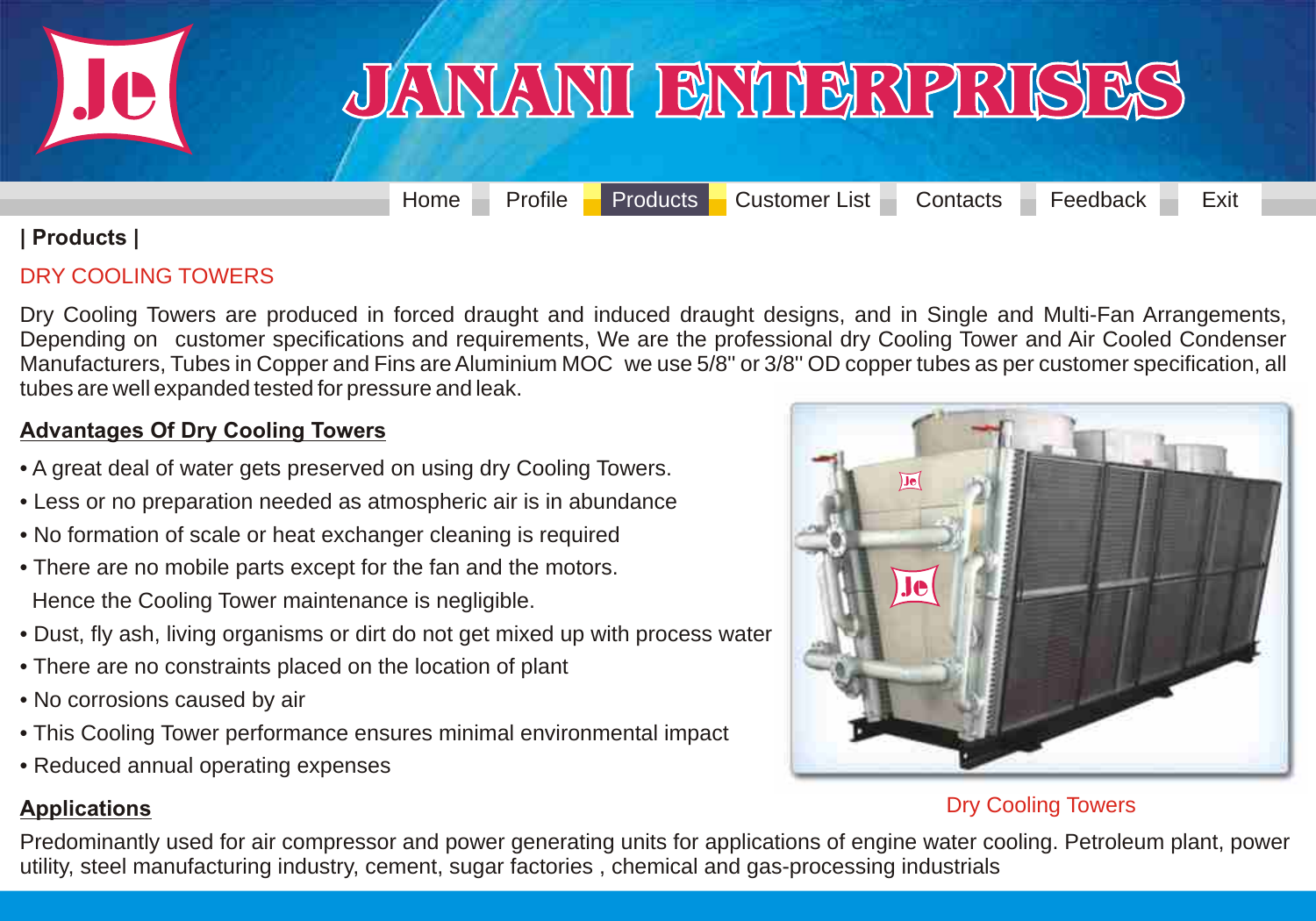<span id="page-9-0"></span>

[Home](#page-0-0) [Profile](#page-1-0) [Products](#page-2-0) [Customer List](#page-33-0) [Contacts](#page-35-0) [Feedback](#page-36-0) Exit

#### **| Products |**

#### CROSS FLOW COOLING TOWER



The Rectangular Cooling Towers or the closed type Cooling Towers or the cross flow Cooling Towers has a range of cooling capacity of a single cell Cooling Tower of around 70M3/Hr to 300 M3/Hr. The suitable refrigeration is between 4° C and 30°C. Multiple cells may be fixed together. This installation plants are available when your cooling requirements exceed The motors in this Cooling Tower system are present outside the tower. This setup is devoid of the problem of hot mist. When compared to the section of motor inside fan, it is very easy to remove and thus repair.

#### **Structure**

Frame: The supporting structures are of hot-dip galvanized steel, used to reduce corrosion or rusting, thus ensuring extended life.

#### Cross Flow Cooling Tower Capacity

Water flow rate from 5 M3/Hr To 550 M3/Hr gives differences in temperature 4°C To 30°C Availability of Capacities from 5 TR T0 600 TR.

#### **Casing**

[The casing of this industrial Cooling Tower is made of FRP \(Fiberglass Reinforced Plastic\). It is of light weight, simple to assemble and](#page-9-0)  there is no need to paint. This reduces the cost of the Cooling Tower maintenance.

#### **Advantages**

- Lower maintenance and longer service life.
- Available with PVC fills or treated wood fills,
- In virtually unlimited capacity

• he furnishing of the inspection doors of the tower are done in such a way to provide easy access to the inside for maintenance, inspection, float valve adjustment, sump flushing out and lift-out strainer cleaning.

• FRP fan specially designed for higher efficiency.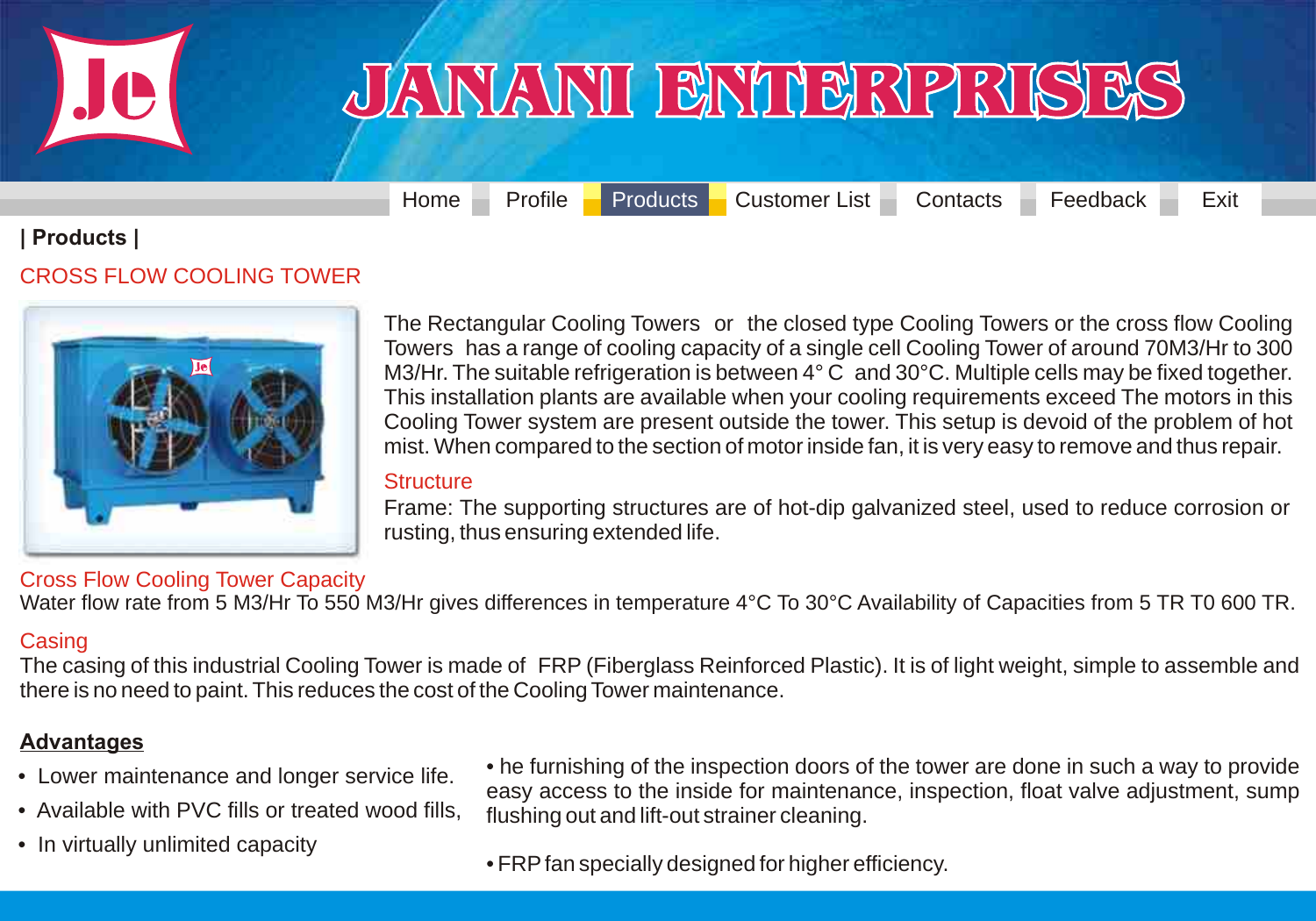<span id="page-10-0"></span>

[Home](#page-0-0) [Profile](#page-1-0) [Products](#page-2-0) [Customer List](#page-33-0) [Contacts](#page-35-0) [Feedback](#page-36-0) Exit

#### **| Products |**

#### [NATURAL DRAFT COOLING TOWERS / FAN LESS FILL LESS COOLING TOWER](#page-10-0)



Our natural draft Cooling Towers are not required any fan or fills, no maintenance like other cooling towers, non clogging nozzles are easy to cleaning reduce spillage and evaporation loss. Hot dip galvanized structural and S.S fasteners increase the lifetime as well as the efficiency of the Cooling Tower it can be installed for any range of cooling applications

#### **Capacities**

Natural draft Cooling Tower Availability of Capacities from 5 TR T0 1000 TR in Single cell

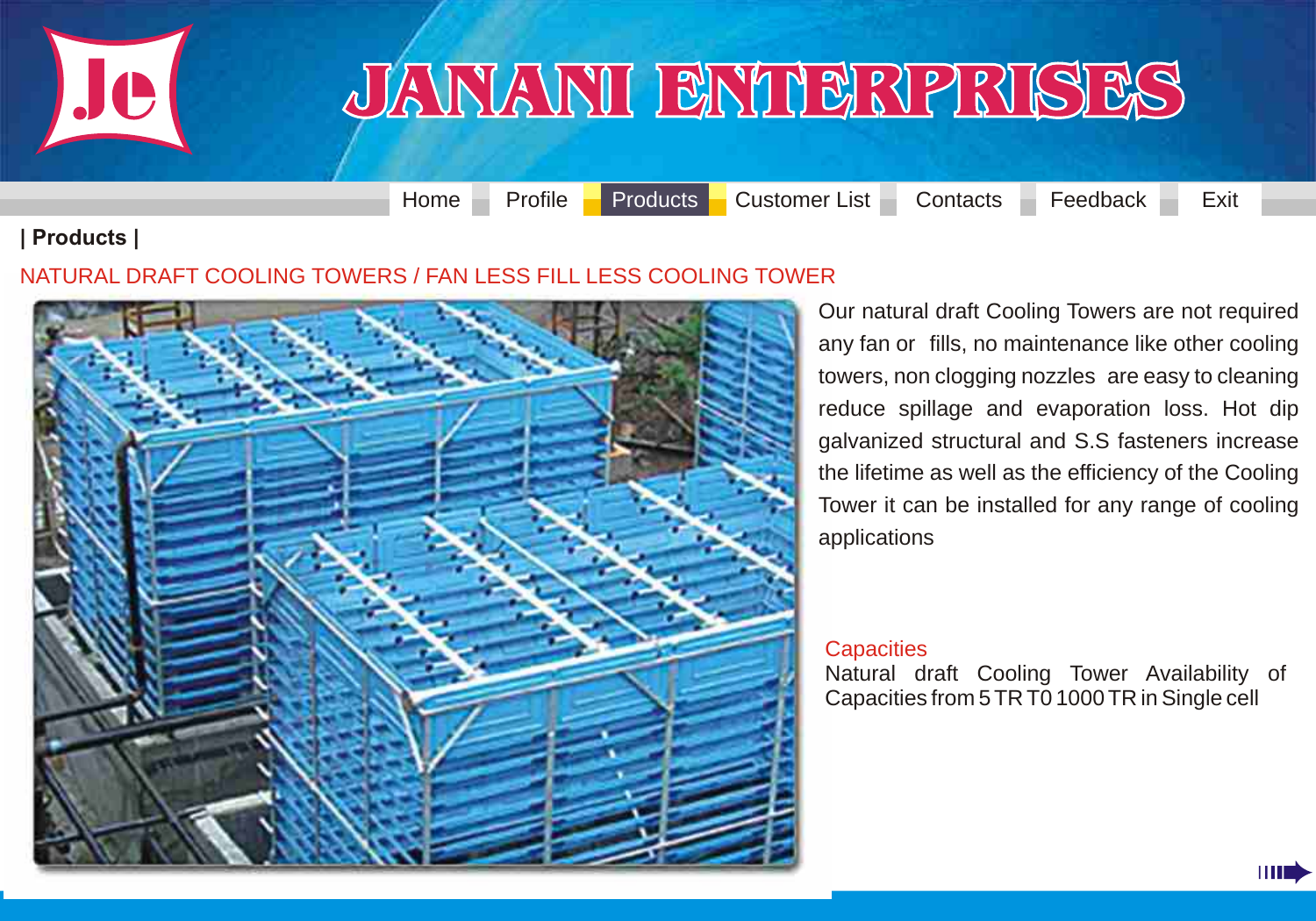<span id="page-11-0"></span>

### <u>JANANI ENTERPRISES</u>

[Home](#page-0-0) [Profile](#page-1-0) [Products](#page-2-0) [Customer List](#page-33-0) [Contacts](#page-35-0) [Feedback](#page-36-0) Exit

#### **| Products |**

#### NATURAL DRAFT COOLING TOWERS

#### **Features and Functions**

- Natural draft Cooling Tower especially hold attraction as solution for saving costs for large industrial plants and power stations; that require large amounts of cooling water. •
- The needed cooling air is transported to the tower with the help of natural draft. Hence there is no necessity for fan or fan power •
- It is also used for the release of treated exhaust gas. It also implies that there is no need of gas reheating or chimney.
- The rates of flow come around 2,00,000m3/h per 9, 00,000gpm •
- PVC fills are not required by these FRP Cooling Towers •
- FRP louvers that are specially designed aerodynamically, minimize evaporation loss and spillage
- [The effusion and lifetime of this industrial Cooling Tower is](#page-11-0)  increased with the aid of fastener. •
- The tower could be installed for a variety of cooling applications
- The needed volume of air stream for cooling is produced by stack effect
- The economic benefit of such industrial Cooling Towers exists in their low requirement of electric energy. The costs of operation are minimal
- These industrial Cooling Towers are highly economical for depreciation and loads of high cooling over an extended period
- The recirculation of the rapid air causes reduced performance. This gets reduced by the high distance between the air outlet and inlet of the tower.

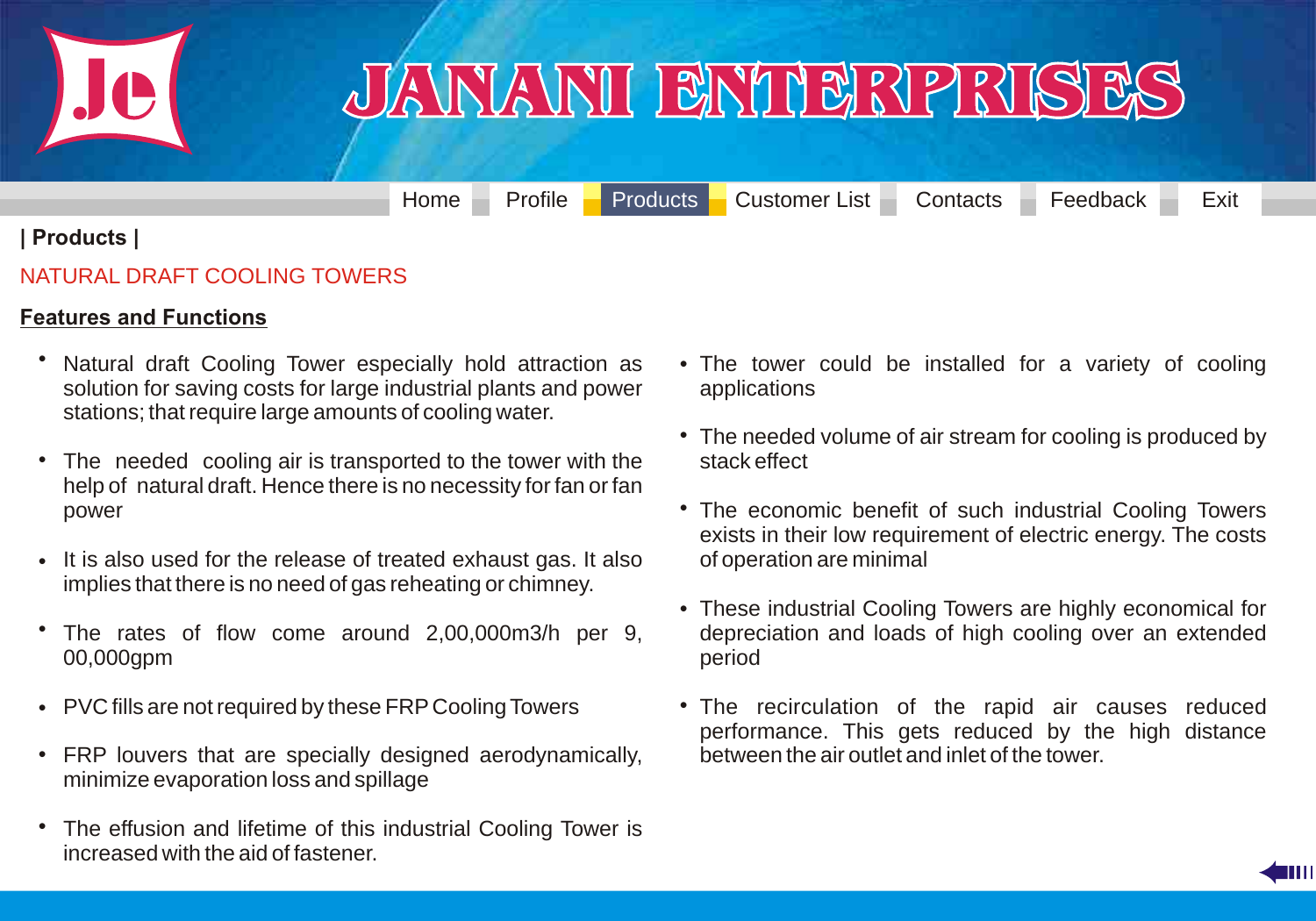<span id="page-12-0"></span>

[Home](#page-0-0) [Profile](#page-1-0) [Products](#page-2-0) [Customer List](#page-33-0) [Contacts](#page-35-0) [Feedback](#page-36-0) Exit

#### **| Products |**

#### [WOODEN COOLING TOWER | TIMBER COOLING TOWER \( Induced /Forced\)](#page-12-0)

Wooden Cooling Tower was developed to offer greater cooling capacity in smaller space with lower operating costs. Wooden Cooling Tower are generally constructed over sumps designed to accommodate wooden Cooling Tower.

Wooden Cooling Tower gives 100% cooling efficiencies and It gives good appearance flow rate from

5 M3/Hr To 500 M3/Hr gives differences in temperature 4°C To 30°C Availability of Capacities from 5 TR T0 1000 TR in single cell, A wooden Cooling Tower available in a wide selection of frame sizes to efficiently serve application requirements

#### **Capacity Of Cooling Tower**

Induced draft timber Cooling Tower are design with our well experience engineers, they usually design according to the customer request and their specific details given like LPM, inlet and out let temperature and WBT, Cooling Tower dimensions and maximum height Cooling Tower capacity and size shall be calculated with this specific details provided by the customer.

#### **Cooling Tower Frame Work**

Cast iron body adjustable distribution valves with locking bar shall be included, water distributes uniformly over the entire fill area.

#### **Cooling Tower Filling**

Cooling Tower fan 4 or more aluminium blades, each can adjustable individually attached MS/AL Hub, oil gauge shall be extended outside the fan



Wooden Cooling Tower | Timber Cooling Tower

#### **Cooling Tower Distribution System**

All structural framework are chemically treated pinewood joint shall be through hot dip galvanized bolts and nuts and steel and nails shall be stainless steel.

#### **Cooling Tower Mechanical Equipment**

Fill splash bars shall be consist of treated wood, drift eliminator shall be designed to limit drift loss,

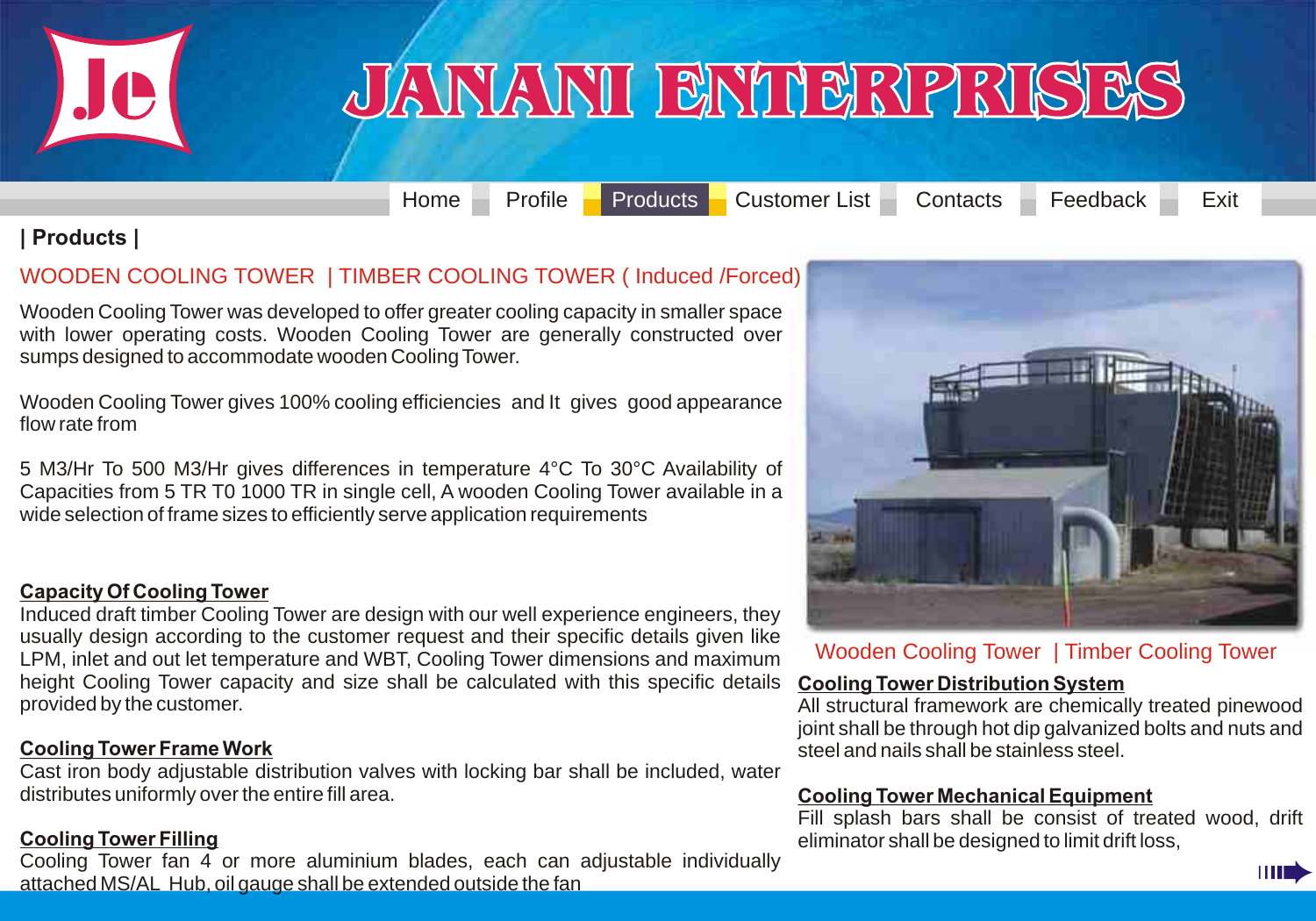<span id="page-13-0"></span>

### JANANI BNIBRPRISES

[Home](#page-0-0) [Profile](#page-1-0) [Products](#page-2-0) [Customer List](#page-33-0) [Contacts](#page-35-0) [Feedback](#page-36-0) Exit

#### **| Products |**

#### [WOODEN COOLING TOWER | TIMBER COOLING TOWER](#page-13-0)

#### **Features**

- The location of this wooden Cooling Tower can be closer to the plant as there is no problem of drift
- There is no loss of efficiency because of the recirculation of the discharge of hot air from the tower top at significant height
- Our quality of wooden Cooling Tower design is superior •
- This wooden Cooling Tower provides a fill pack that is wooden and a sprinkler in a design that maximizes efficiency and economy.
- Janani wooden Cooling Tower is highly reliable as well as durable
- Janani Cooling Towers fans and sprinkler provide great cooling in an area of minimum plan , with reduced energy
- No cost of operation and so cost effective
- The risk of fire is negligible
- The minimum approach of the wooden Cooling Tower is around 4-5ºC •
- Janani wooden Cooling Tower can be closely grouped thus saving height

#### **How our System Works**



#### **Casing & louvers**

The casing is a cement board of corrugated Asbestos

#### **Filling & support**

The splash bars and the supporting frame of structure are wood that is treated with preservative

#### **Drift Eliminator**

Fans of standard aluminum alloy, multi bladed impellor of axial flow with aerofoil or profile blades that are similar; adjustable manually for pitch while the assembly does not move

#### **Fan assembly**

Fans of standard aluminum alloy, multi bladed impellor of axial flow with aerofoil or profile blades that are similar; adjustable manually for pitch while the assembly does not move

#### **Janani nozzles**

Specially designed to provide the required water distribution. They are highly resistant to the temperature and damages of weathering

#### **Distribution deck**

The open gravity kind, which helps in the uniform distribution of water over the complete fill area.

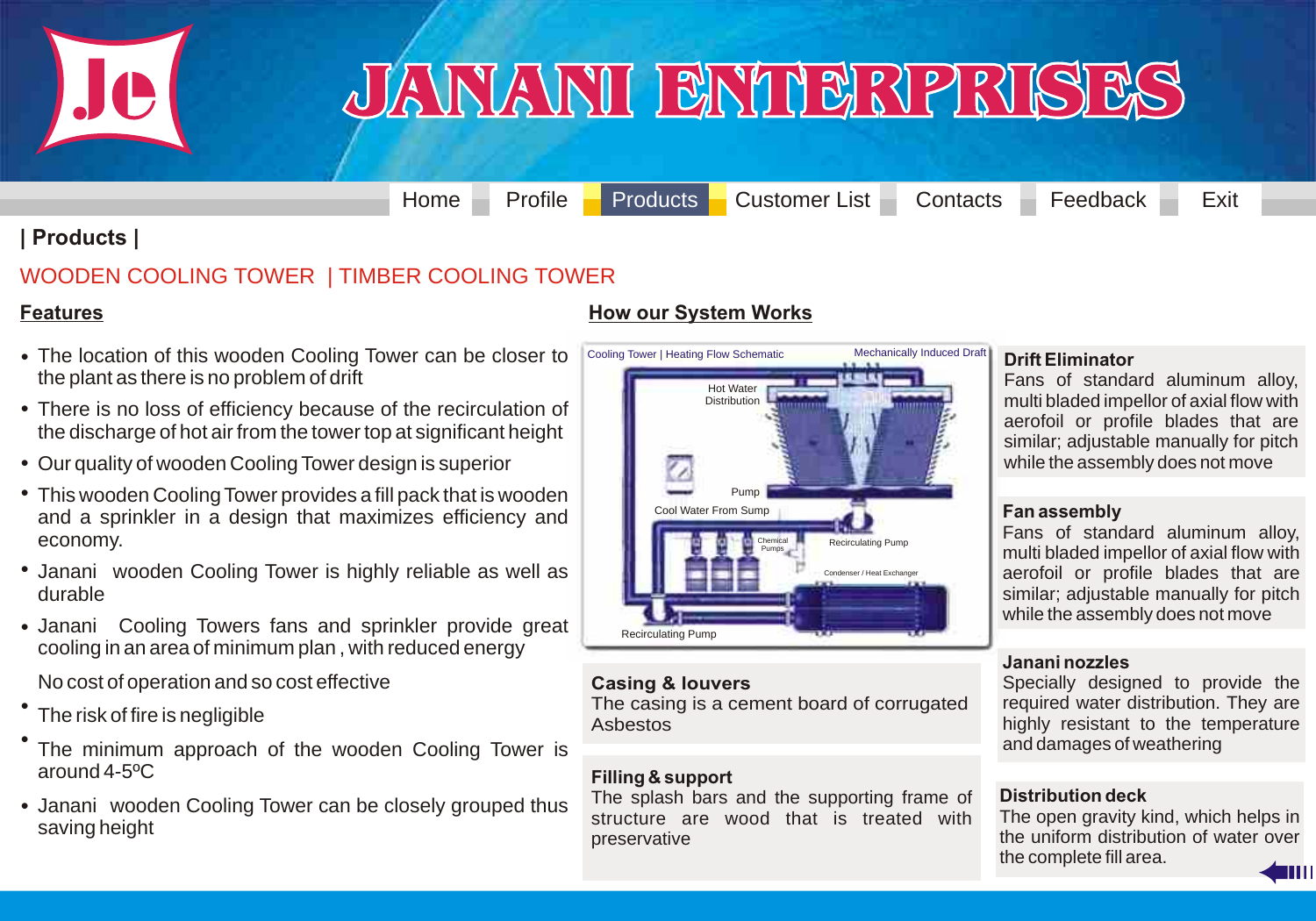<span id="page-14-0"></span>

### JANANI BNIBRPRISES

[Home](#page-0-0) [Profile](#page-1-0) [Products](#page-2-0) [Customer List](#page-33-0) [Contacts](#page-35-0) [Feedback](#page-36-0) Exit

HH I

#### **| Products |**

#### INDUSTRIAL CHILLER - AIR COOLED CHILLER

Chilled water is used to cool and dehumidify air in mid to large size commercial, industrial facilities [like Water chillers can be either water cooled chiller](#page-14-0)  or air cooled chiller Whenever a chiller's heat rejection can be used for a productive purpose, in addition to the cooling function.

#### **Water Cooled Chillers :**

Water cooled chillers are typically indoor installation and operation, it's all cooled by a separate condenser water loop and connected to outdoor Cooling Towers to expel heat to the atmosphere.

#### **Air Cooled Chiller:**

Air Cooled chillers are intended for outdoor installation and operation. Air cooled machines are directly cooled by ambient air being mechanically circulated directly through the machine's condenser coil to expel heat to the atmosphere.

#### **Quality Control:**

Our chillers are compact design covering minimum floor area. low cost maintenance, break through technology and long life serviceability Chilled water temperature can range from 5°C to 7°C Our Chillers manufacturing range from 0.5 TR to 250 TR Industrial Chiller - Air Cooled Chiller

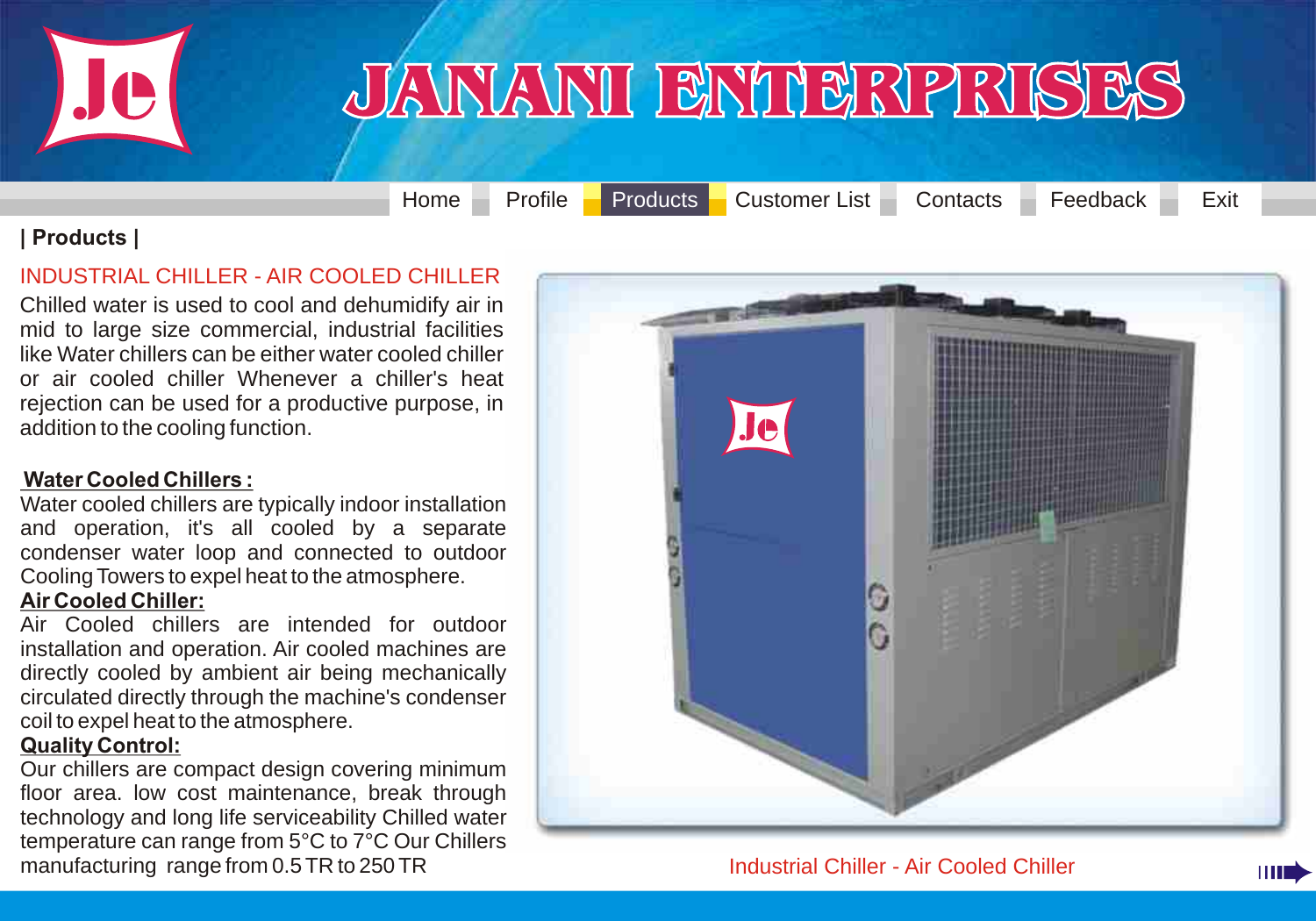<span id="page-15-0"></span>

[Home](#page-0-0) [Profile](#page-1-0) [Products](#page-2-0) [Customer List](#page-33-0) [Contacts](#page-35-0) [Feedback](#page-36-0) Exit

#### **| Products |**

#### INDUSTRIAL CHILLER - AIR COOLED CHILLER

#### **Function Of Industrial Chiller**

The industrial chillers are normally packaged, complete and closed-loop systems Include the condenser, pumps, chiller, temperature control systems and associated valves.

Circulates water or any other coolant at constant pressure and temperature. The coolant flows from the chiller to the point of application and back again.

Refrigeration is used as the cooling process in most of the [industrial chillers. Some depend on air or water that flows](#page-15-0)  over the coils containing a specific coolant in order to regulate the temperature.

The coolant that is used most commonly in process chillers is water, though coolant mixtures are employed frequently. The latest development in industrial water chillers is the utilization of water cooling rather than air cooling.

The condenser cools the refrigerant with water and not air. A Cooling Tower cools the air, thus reducing the need for energy as well as the chiller size. This is because of the condenser's small surface area and the lack of cooling fans which minimizes the noise levels too. Industrial Chiller - Air Cooled Chiller



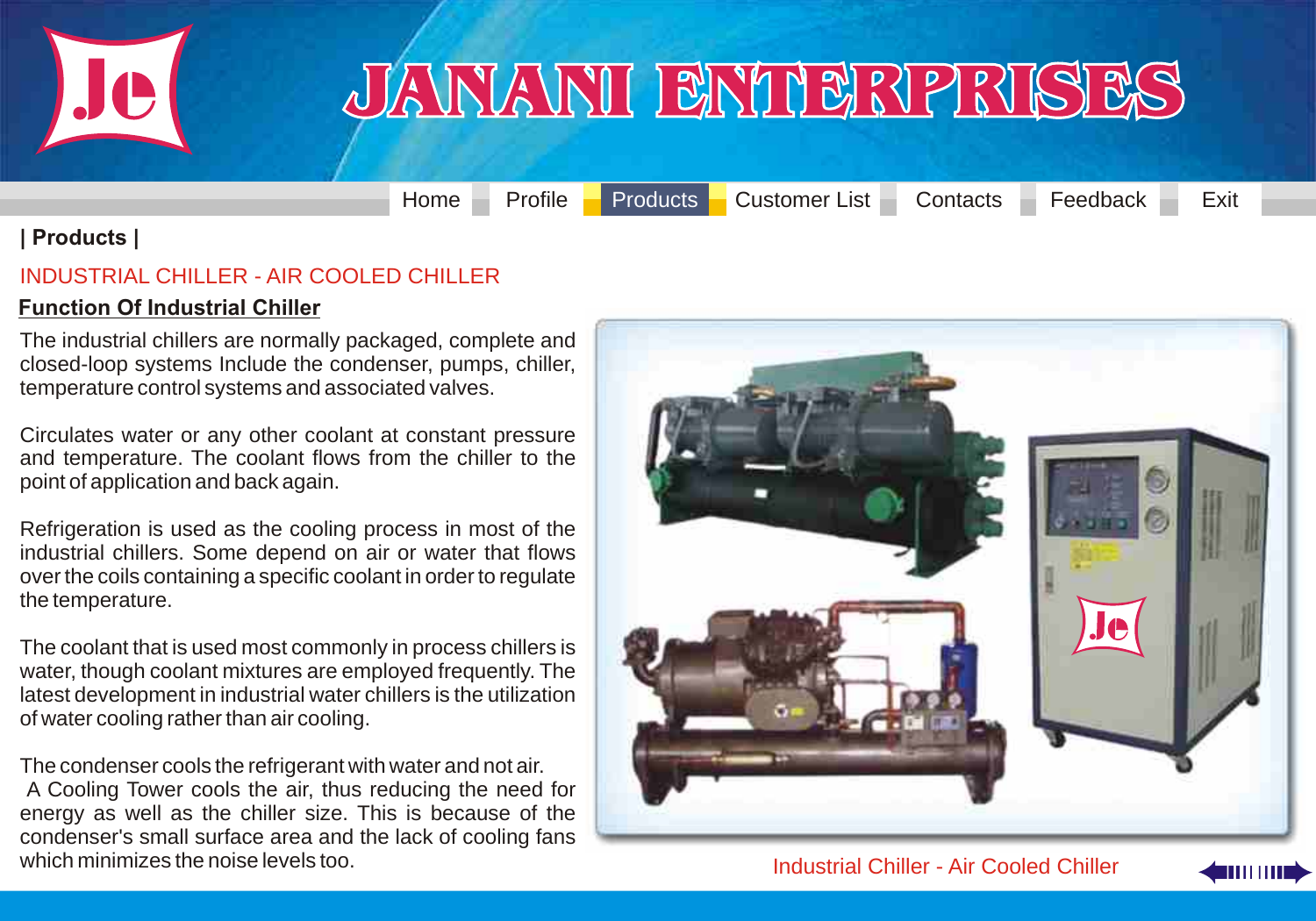<span id="page-16-0"></span>

[Home](#page-0-0) [Profile](#page-1-0) [Products](#page-2-0) [Customer List](#page-33-0) [Contacts](#page-35-0) [Feedback](#page-36-0) Exit

#### **| Products |**

#### **Industry Chiller Application**

[Chilled water or other liquid from the chiller is pumped through process or laboratory equipment. Industrial chillers are used for controlled](#page-16-0)  cooling of products, mechanisms and factory machinery in a wide range of industries like.

- Plastic industry in injection and blow moulding,
- Metal working cutting oils, welding equipment,
- Die-casting and machine tooling, chemical processing,
- Pharmaceutical formulation,
- Food and beverage processing,
- Paper and cement processing,
- Vacuum systems X-ray diffraction
- Power supplies and power generation stations, analytical equipment, compressed air and gas cooling.
- Janani chiller used to cool high-heat specialized items such as MRI machines and lasers, and in hospitals, hotels and campuses.
- The chillers for industrial applications can be centralized,
- Decentral chillers are usually small in size (cooling capacity), usually from 0.2 tons to 10 tons. Central chillers generally have capacities ranging from 10 tons to 100

#### **Specifications**

When determining industrial chiller specifications, the following aspects need to be taken into consideration:

- Source of power
- Chiller rating
- Capacity of the evaporator and condenser
- Cooling capacity of the chiller
- Type of the evaporator
- Ambient temperature
- Material of evaporator and condenser
- Type of fan Expectations of efficiency
- •Materials of plumbing and piping
- Limits of noise level
- Number of compressors and their type
- Number of circuits
- Fluid leaving temperature
- Coolant requirements Type of refrigerant

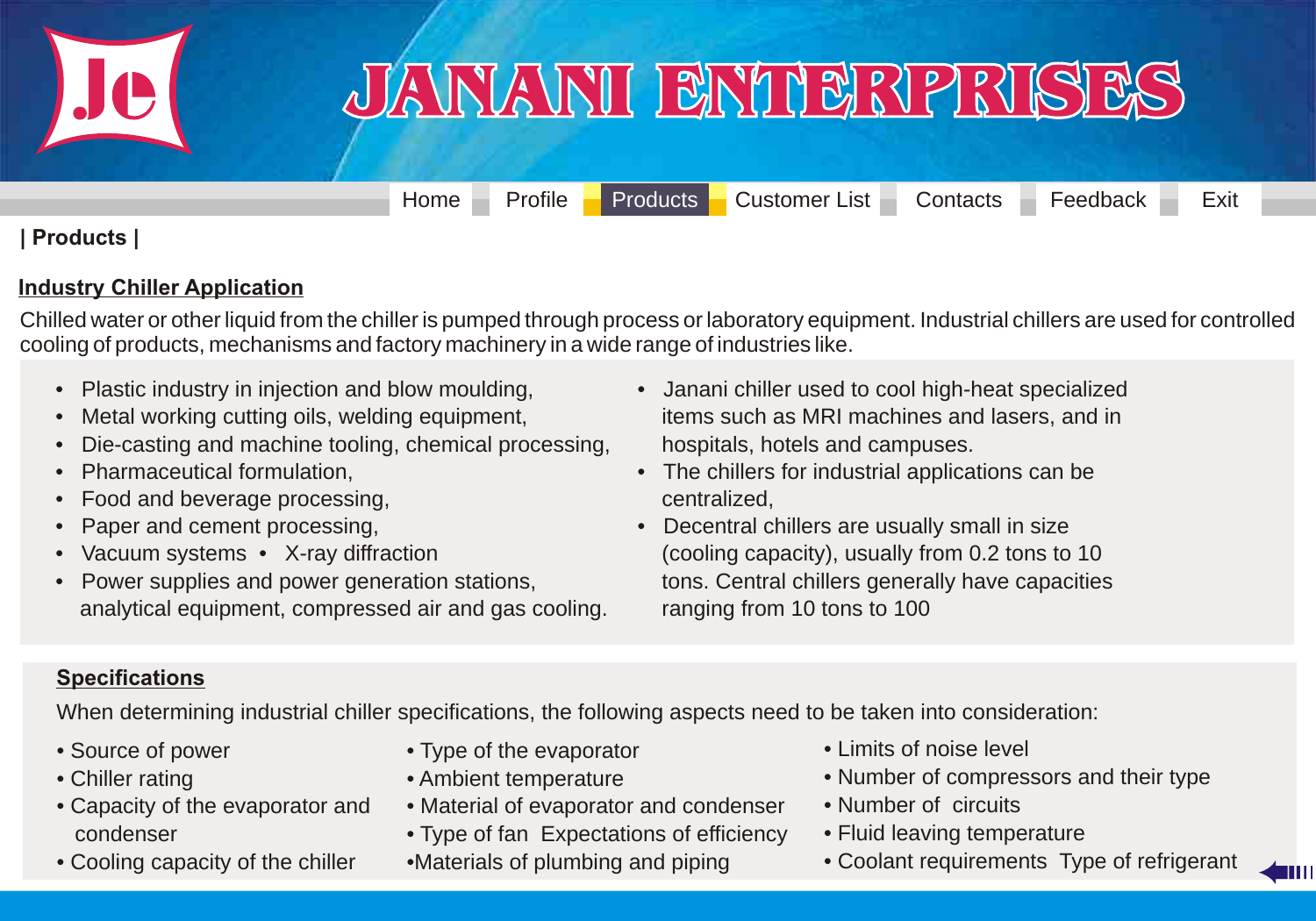<span id="page-17-0"></span>

[Home](#page-0-0) [Profile](#page-1-0) [Products](#page-2-0) [Customer List](#page-33-0) [Contacts](#page-35-0) [Feedback](#page-36-0) Exit

#### **| Products |**

#### WATER COOLED CHILLER

[Water cooled chillers are typically indoor installation and operation, they are](#page-17-0)  cooled by a separate condenser water loop and connected to outdoor Cooling Towers to expel heat to the atmosphere.

#### **Quality Control:**

Our chillers are compact design covering minimum floor area. low cost maintenance, break through technology and long life serviceability Chilled water temperature can range from 5°C to 7°C We are manufacturing chillers ranging from 0.5 TR to 250 TR

#### **Specifications**

When determining industrial chiller specifications, the following aspects need to be taken into consideration

- Source of power
- Chiller rating
- Capacity of the evaporator and condenser
- Cooling capacity of the chiller
- •Type of the evaporator
- Ambient temperature
- Material of evaporator and condenser
- Type of fan
- Expectations of efficiency
- Materials of plumbing and piping
- Limits of noise level
- Number of compressors and their type
- Number of circuits
- Fluid leaving temperature
- Coolant requirements
- Type of refrigerant

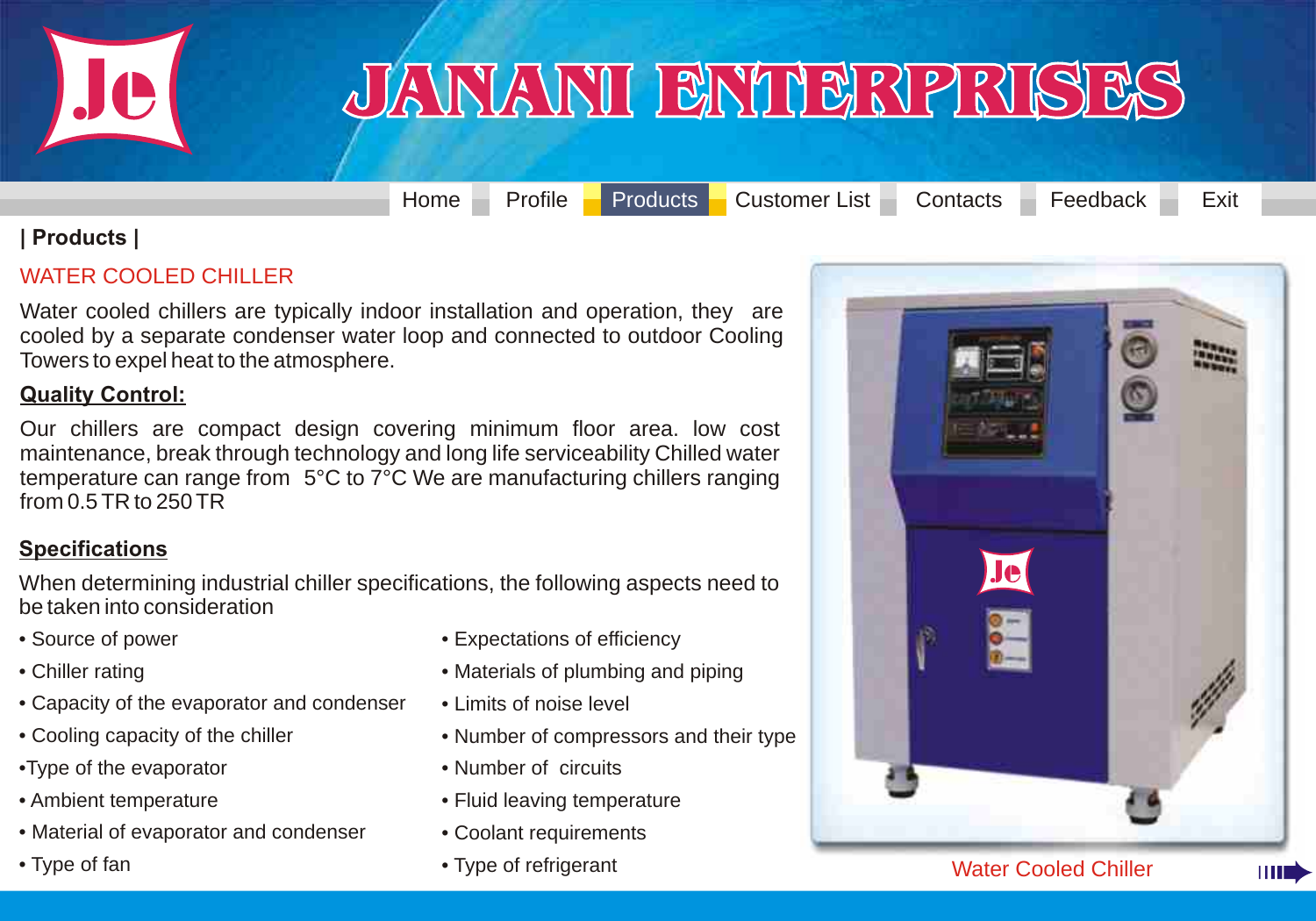<span id="page-18-0"></span>

### JANANI BNIBRPRISES

[Home](#page-0-0) [Profile](#page-1-0) [Products](#page-2-0) [Customer List](#page-33-0) [Contacts](#page-35-0) [Feedback](#page-36-0) Exit

#### **| Products |**

#### WATER COOLED CHILLER

#### **Function Of Water Cooled Chiller**

• The Water cooled chillers are normally packaged, complete and closedloop systems Include the condenser, pumps, chiller, temperature control systems and associated valves.

• Circulates water or any other coolant at constant pressure and temperature. The coolant flows from the chiller to the point of application and back again.

• Refrigeration is used as the cooling process in most of the industrial chillers. Some depend on air or water that flows over the coils containing a specific coolant in order to regulate the temperature.

• The coolant that is used most commonly in process chillers is water, [through coolant mixtures are employed frequently. The latest](#page-18-0)  development in industrial water chillers is the utilization of water cooling rather than air cooling.

• The condenser cools the refrigerant with water and not air.

• A Cooling Tower cools the air, thus reducing the need for energy as well as the chiller size. This is because of the condenser's small surface area and the lack of cooling fans which minimizes the noise levels too.

#### **Water Cooled Chiller Application**

Chilled water or other liquid from the chiller is pumped through process or laboratory equipment. Industrial chillers are used for controlled cooling of products, mechanisms and factory machinery in a wide range of industries like.

- Plastic industry in injection and blow moulding,
- Metal working cutting oils, welding equipment,
- Die-Casting and machine tooling, chemical processing,
- Pharmaceutical formulation,
- Food and beverage processing,
- Paper and cement processing,
- Vacuum systems
- X-ray diffraction
- Janani chiller used to cool high-heat specialized items such as MRI machines and lasers, and in hospitals, hotels and campuses.
- The chillers for industrial applications can be centralized,
- Decentral chillers are usually small in size (cooling capacity), usually from 0.2 tons to 10 tons. Central chillers generally have capacities ranging from 10 tons to 100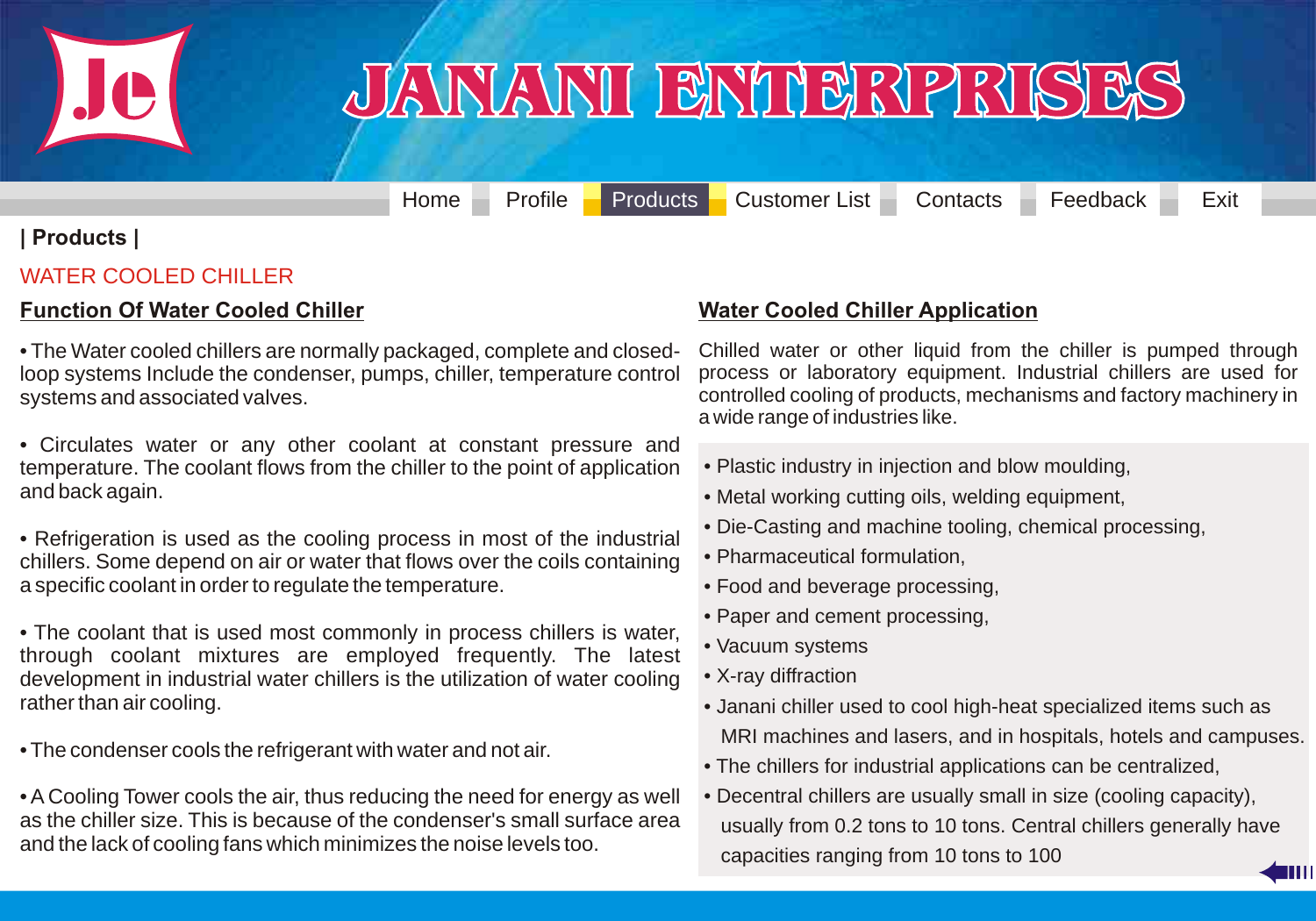<span id="page-19-0"></span>

[Home](#page-0-0) [Profile](#page-1-0) [Products](#page-2-0) [Customer List](#page-33-0) [Contacts](#page-35-0) [Feedback](#page-36-0) Exit

**| Products |**

PLATE HEAT EXCHANGER



The plate heat exchanger consists of a pack of corrugated metal plates with portholes for the passage of the two fluids between which heat transfer will take place. The plate pack is assembled between a frame plate and a pressure plate and compressed by tightening bolts.

#### **Function of Plate Heat Exchangers**

The plates are fitted with a gasket which seals the channel and directs the fluids into alternate channels. The number and size of the plates are determined by [the flow rate, physical properties of the fluids, pressure drop and temperature](#page-19-0)  program. The plate corrugations promote fluid turbulence and support the plates against differential pressure. The plates and the pressure plate are suspended from an upper carrying bar and located by a lower guiding bar both of which are fixed to the support columns. Connections are located in the frame cover, or if either or both fluids make more than a single pass within the unit, the frame and pressure plates. We are in the process of developing the Plate Heat Exchanger and would take up the manufacturing in the near future.

#### **Equivalent to other Heat Exchangers**

If you are unhappy with the original design of plate heat exchangers, send us the operating specifications and improvements required and we will offer a suitable replacement heatexchangers. We can also provide a shell and tube equivalent, if you would prefer to have a unit that is more easily repaired on our factory

#### **Applications**

- Lube Oil Coolers
- Steam Heaters
- Jacket Water Coolers
- Water Heaters (non-electrical)
- Fuel Oil Heaters
- Gearbox Oil coolers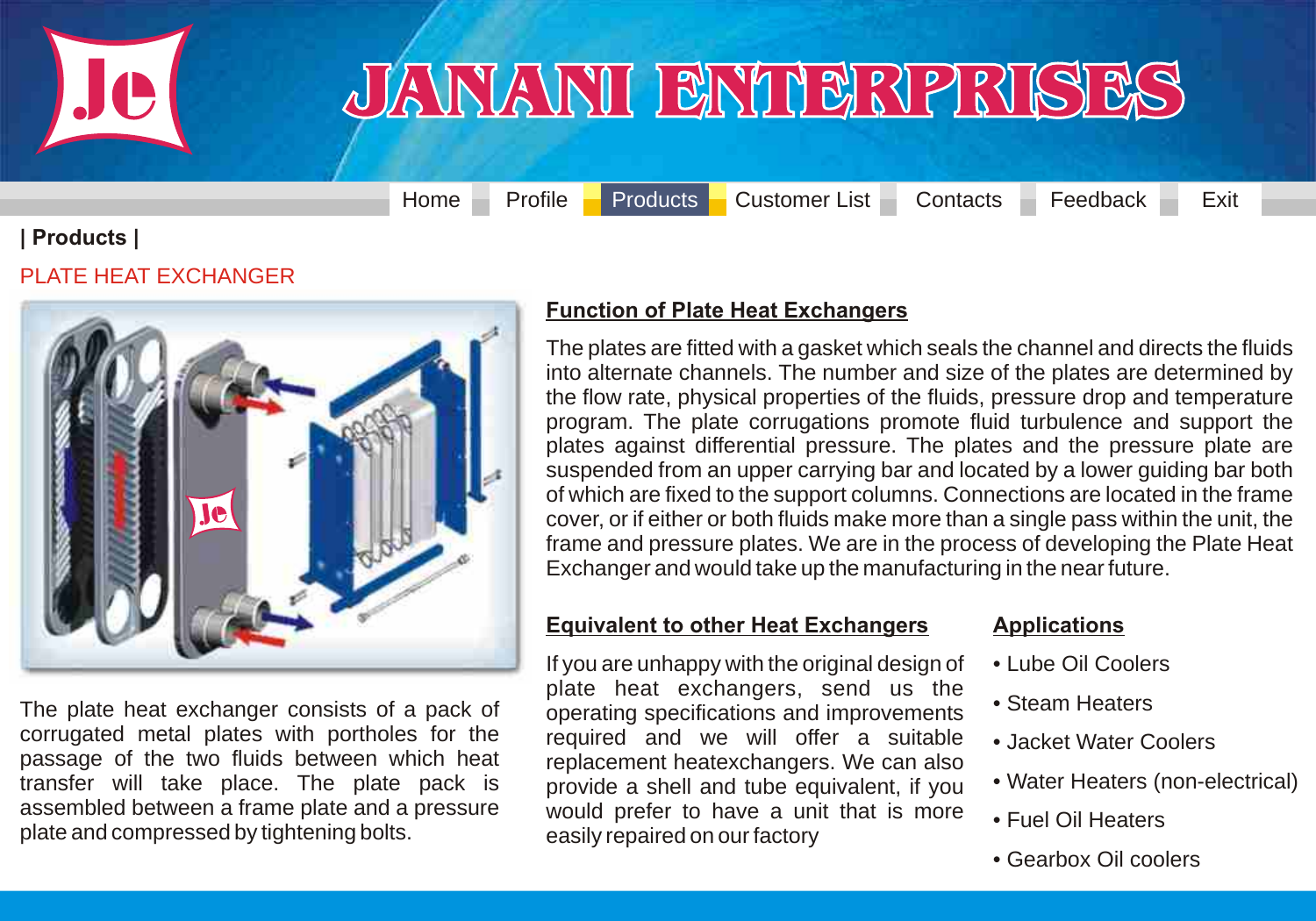<span id="page-20-0"></span>

[Home](#page-0-0) [Profile](#page-1-0) [Products](#page-2-0) [Customer List](#page-33-0) [Contacts](#page-35-0) [Feedback](#page-36-0) Exit

#### **| Products |**

#### SHELL AND TUBE HEAT EXCHANGER

Janani Enterprises designing the shell and tube heat exchanger is quite result [oriented for process industries and for Oil Cooling. The tubes used internally are](#page-20-0)  deliberately of various shapes and design to obtain different outcomes. While a few of the tubes may be plain, others may come finned longitudinally or horizontally. Additionally, the tubes can also be of various materials and thermal conductivity. For instance, Janani Enterprises Equipments can be designed from carbon steel, stainless steel, cupronickel, copper or brass.

#### **Testing Of Heat Exchanger**

Owing to the complex nature of the shell and tube heat exchangers, regular inspection of the equipment is necessary. This can help to assess the thickness of the tube walls that are prone to fitting, erosion and corrosion over time. The status of the whole bundle of tubes may be charted and assessed through a thorough inspection with the help of a device known as Internal Rotary Inspection System that functions via ultra sonic testing and also has a non-destructive nature

#### **Specification Features CONSIDERED EXAMPLE Application** *Application* **<b>Application**

| Design            | Shell                  |
|-------------------|------------------------|
| Length            | upto 20,000 mm         |
| Weight            | upto 20 M.T            |
| Pressure          | upto 300 Kg/cm3        |
| Temperature       | upto 1000°C            |
| <b>Tube Plate</b> | Dia upto 4000 mm       |
|                   | Thickness upto 100 mm. |

- Materials we used for Shell, Carbon steel, stainless Steel sizes up to 20000 mm,
- Tubes Copper, Brass, Cupro-nickel , Carbon Steels in sizes from 6 mm to 50 mm OD, Stainless Steels,
- Tube Sheets: Carbon Steel, Stainless Steel, Brass etc.
- Channels and Cover : Carbon Steel, Stainless Steel,
- Case Iron, Brass , Mild Steel etc...
- Gaskets : Rubber, Compressed

- Chemical, Petrochemical,
- Fertiliser. Thermal Power plants,
- Refrigeration Plants,
- Marine Engines,
- Turbines, Hydraulic Systems,
- Sugar Machinery.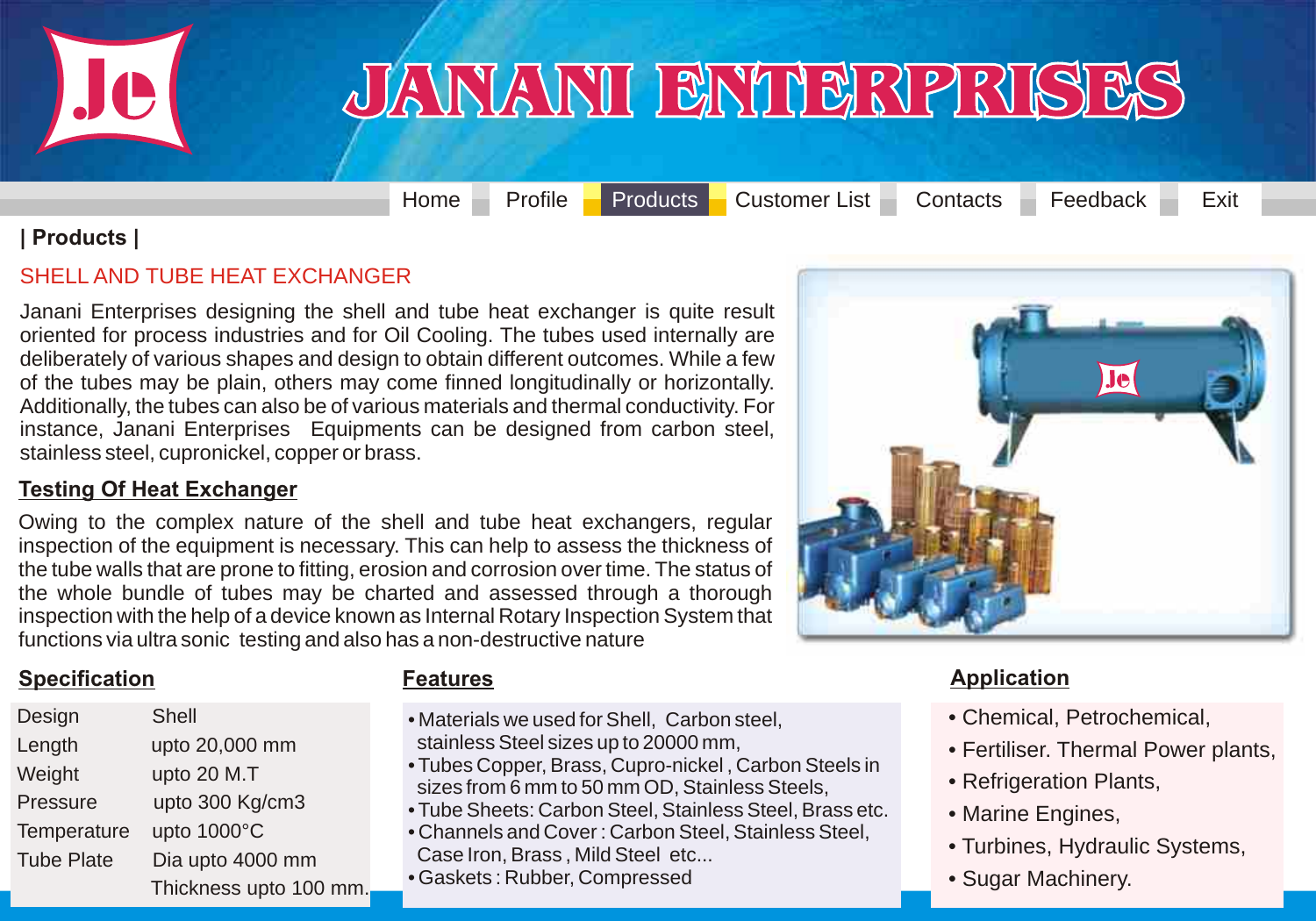<span id="page-21-0"></span>

[Home](#page-0-0) [Profile](#page-1-0) [Products](#page-2-0) [Customer List](#page-33-0) [Contacts](#page-35-0) [Feedback](#page-36-0) Exit

#### **| Products |**

#### INTER COOLER / AFTER COOLER HEAT EXCHANGER



#### **Purpose of Inter-cooler and after cooler Heat exchangers**

Janani Enterprises Inter-cooler and after cooler Heat exchangers are utilized in several industries, especially in chemical plants and oil refineries, textile industries. The purpose of these heat exchangers is to transfer heat from machinery to the other, most often from a liquid to the other. The constant efficiency of the heat exchanger demands for regular inspection to assess the equipment integrity An inter cooler, also known as the charge air cooler is heat exchange device of the air to air or air to liquid kind that is used on supercharged and turbocharged internal combustion engines in order to maximize its volumetric efficiency by raising the charge density of intake air via almost isobaric.

#### **Types of inter cooler/ after cooler**

The inter-coolers, sometimes called as the after coolers, come in varied shape, design and size based on the special requirements and performance of the supercharger system.

#### **Some of the usual spatial designs are**

[• TMIC \(Top Mounted Inter Coolers\) HMIC \(Hybrid Mounted Inter-coolers\) FMIC\(Front Mounted Inter coolers\).](#page-21-0)

Each of these kinds could be cooled with an air to liquid system, air to air system , or its combination.

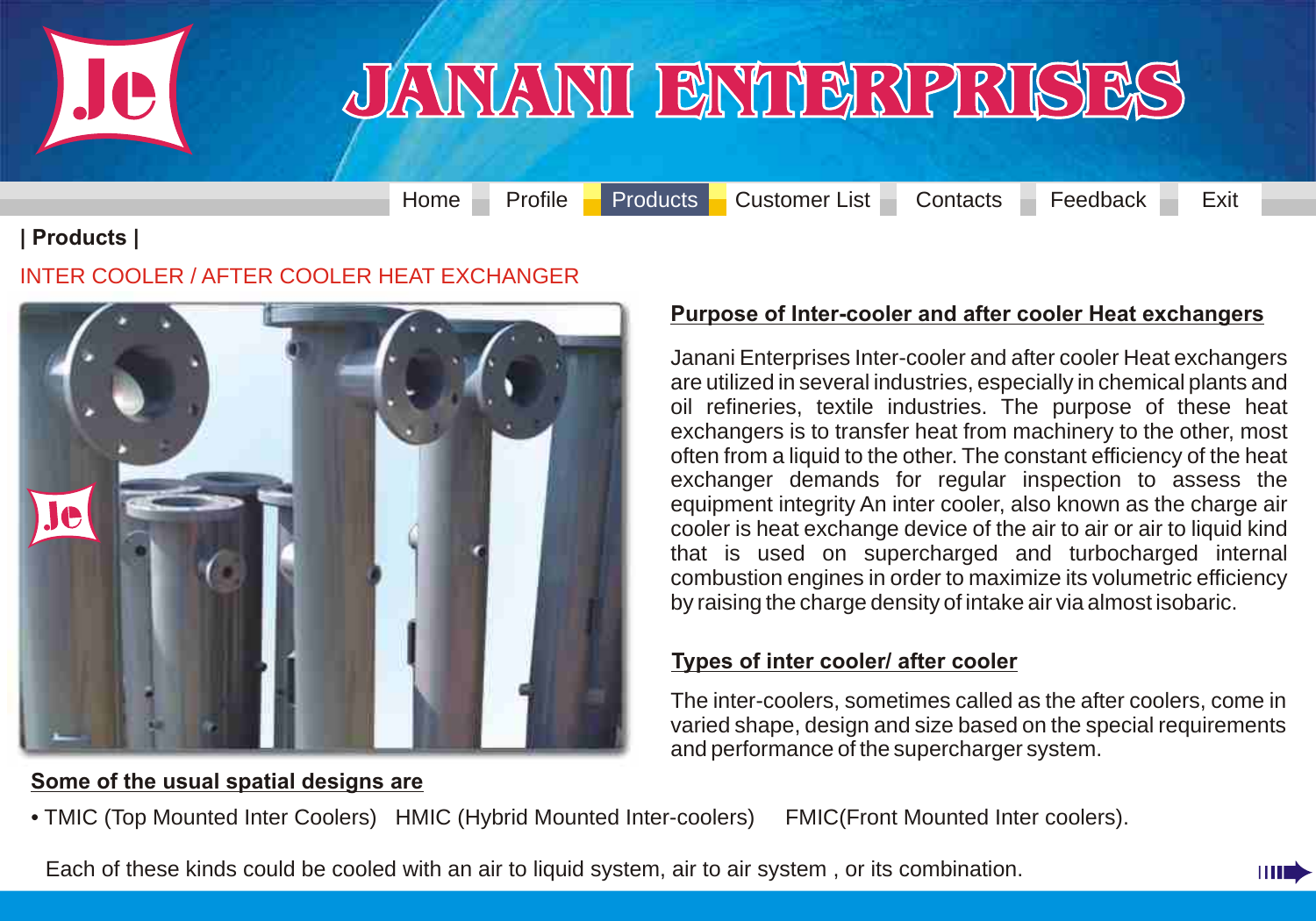<span id="page-22-0"></span>

[Home](#page-0-0) [Profile](#page-1-0) [Products](#page-2-0) [Customer List](#page-33-0) [Contacts](#page-35-0) [Feedback](#page-36-0) Exit

#### **| Products |**

#### INTER COOLER / AFTER COOLER HEAT EXCHANGER

#### **Function of inter cooler/ after cooler**

Our inter-cooler heat exchanger to successfully cool the air passing through the device, The inter-cooler needs to be cooled with the aid of some outside means. Many of the inter-coolers undergo cooling like an engine radiator where the air flows above the inter-cooler fins [outside, that in return cools the air present inside the inter-cooler. Thus it is known as air to air inter-coolers. Some of the inter-coolers](#page-22-0)  that are water cooled rather than by air are known as air to water inter-coolers or after coolers

#### **Advantages of inter cooler/ after cooler**

- The advantage that Janani equipment's after cooler heat exchanger is that the air passing through the device can be cooled better when compared to a traditional inter-cooler where ice and excessively cold water is utilized to cool the device.
- Water is a good conductor of heat rather than air; with the capacity to conduct four times its heat. It is for this reason that the after coolers are comparatively more effective. The downside is that as time goes, the water gets heated to the air temperature passing through the device and so loses its capacity to cool the incoming air.
- Some of the after coolers utilize a small radiator in order to cool the water running through the system, thus making the heat exchangers ideal for racing as well as street use.
- After cooler heat exchangers that are ice packed work well for applications of drag racing as only around ten seconds of functioning is required before one shuts down and goes to the victory dais.
- For street applications and mild racing, after coolers or air to air inter-coolers with radiators are feasible since the ability to cool the incoming air does not minimize with time.

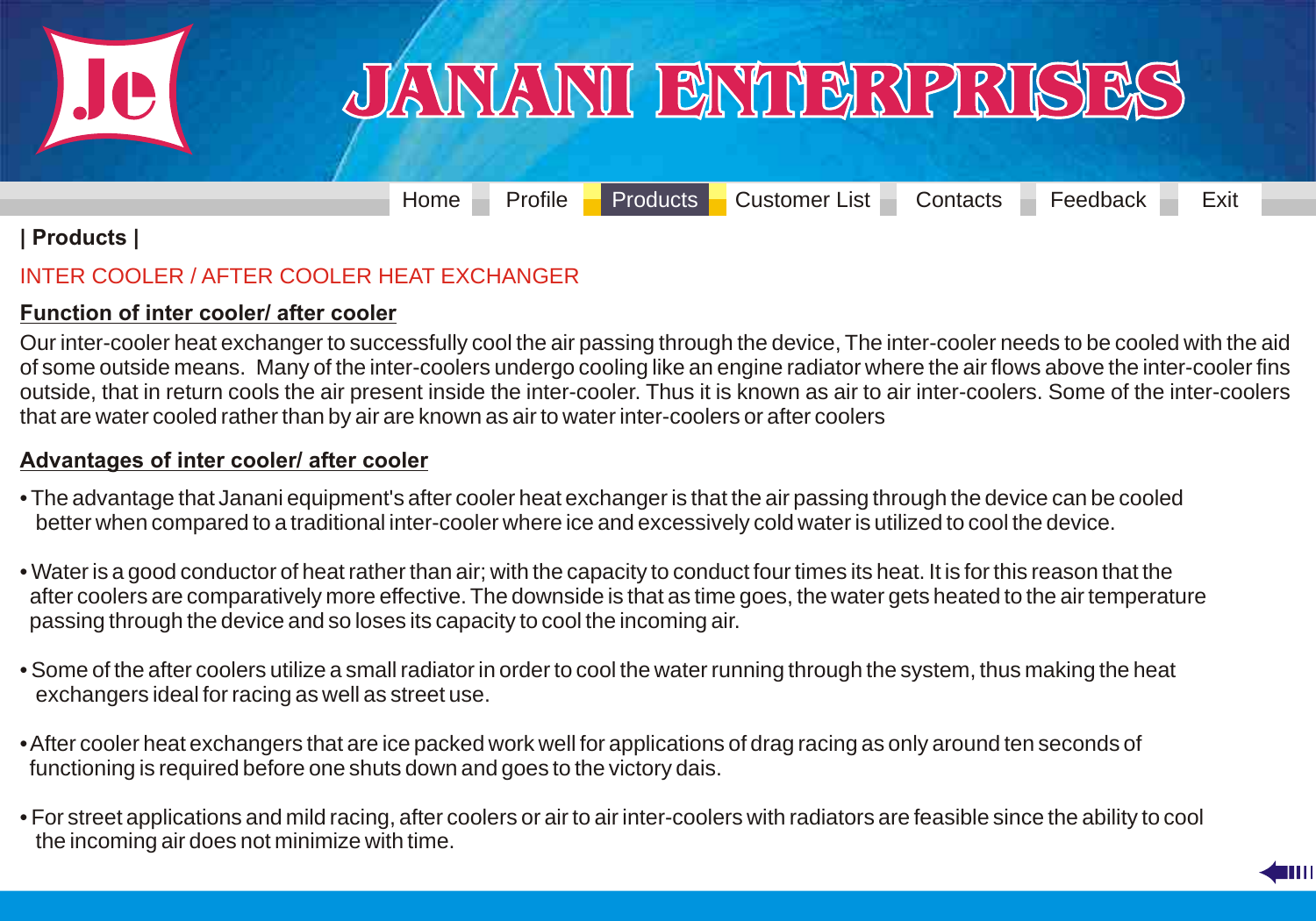<span id="page-23-0"></span>

[Home](#page-0-0) [Profile](#page-1-0) [Products](#page-2-0) [Customer List](#page-33-0) [Contacts](#page-35-0) [Feedback](#page-36-0) Exit

#### **| Products |**

#### OIL COOLERS HEAT EXCHANGERS



Oil cooler are classified in to two. One is air cooled - oil cooler then water –cooled oil cooler. Air cooled oil coolers are mostly used where water availability is [scarce and expensive. Water-cooled oil cooler,](#page-23-0)  maintenance and operating cost are usually low. The cooled water manifolds, charges oil and air coolers for usage on marine engines. These heat exchangers are suitable for power steering, bow thrusters , deck machinery etc.

#### **Application**

Oil Coolers are used for various applications involving cooling of Oils,

- Industrial Oil Coolers heat chemical plants, exchangers are widely used in refrigeration,
- power plants,
- air conditioning,
- processing of natural gas,
- 
- petroleum refineries and petrochemical plants.
- Plastic Machinery
- Hydraulic Power Packs
- Marine oil cooler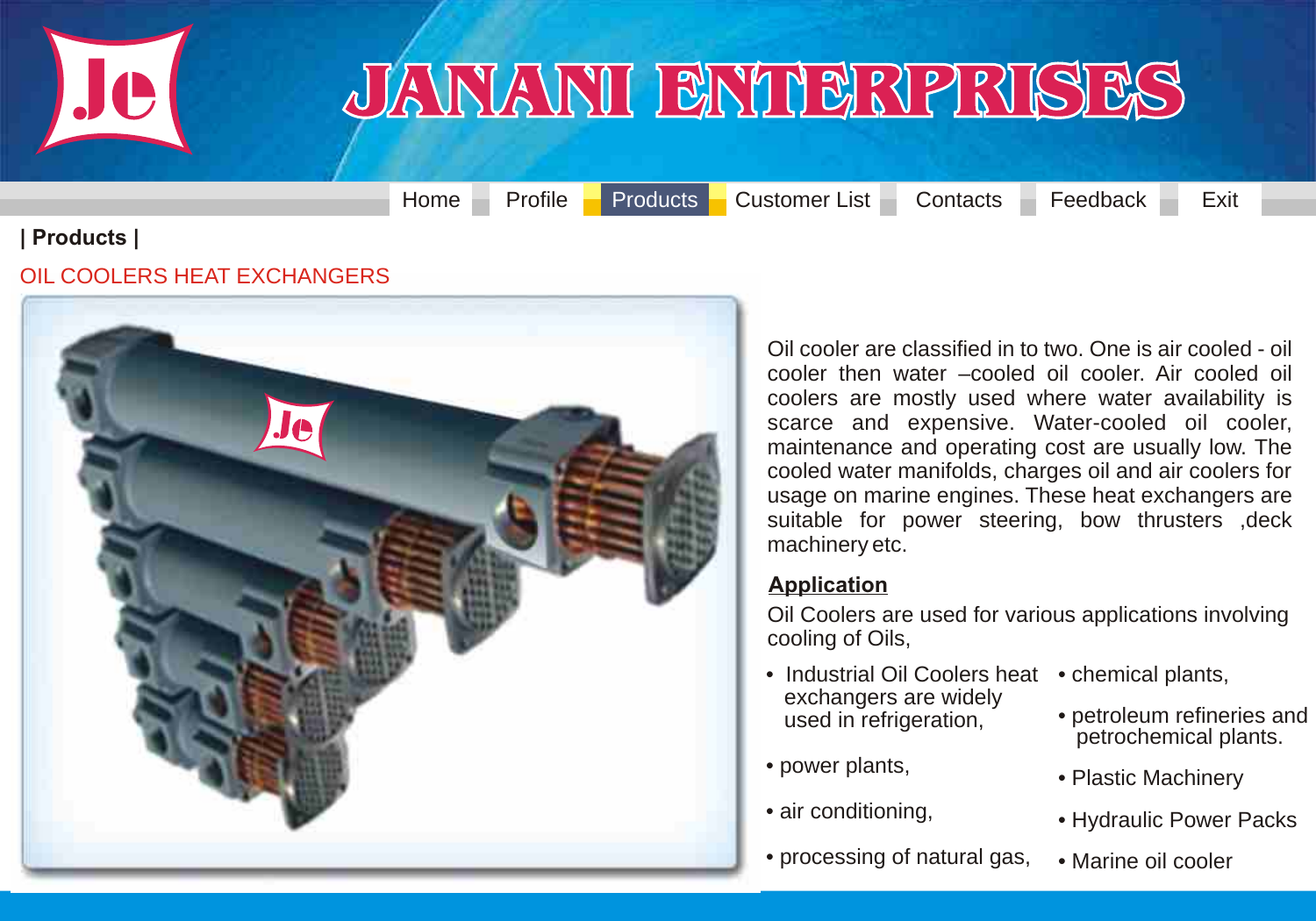<span id="page-24-0"></span>

[Home](#page-0-0) [Profile](#page-1-0) [Products](#page-2-0) [Customer List](#page-33-0) [Contacts](#page-35-0) [Feedback](#page-36-0) Exit

#### **| Products |**

#### EVAPORATOR COIL COOLER



Fin Type Cooler are produced in forced draught and induced draught designs, and in single and multi-fan arrangements, depending customer specifications and requirements, We are the professional Fin Type Coolerand air cooled condenser manufacturers, tubes in copper and fins are aluminium MOC we use [5/8" or 3/8"and ½" OD copper tubes as per customer specification, all tubes are well expanded tested for](#page-24-0)  pressure and leak.

#### *Function of Fin Fan Coolers*

Air Cooled Heat Exchangers - also known as Fin Fan Coolers, are heat transfer devices for rejecting heat from a hot process fluids such as refinery products or steam directly, to the surrounding atmosphere. Janani Enterprises Fin Fan Coolers are basically that multiple rows of fin tubes with a fan to move lower temperature ambient air over the coils in order to cool the hotter fluid, just like a radiator in industrial an automobile. An industrial example is a unit large enough to reject the heat from a turbine exhaust steam condensation system

#### **Advantages of Fin Type Cooler**

- A great deal of water gets preserved on using Fin Type Cooler.
- Less or no preparation needed as atmospheric air is in abundance
- No formation of scale or heat exchanger cleaning is required
- There are no mobile parts except for the fan and the motors. Hence the Cooling Tower maintenance is negligible
- Dust, fly ash, living organisms or dirt do not get mixed up with process water
- There are no constraints placed on the location of plant
- No corrosions caused by air
- This Cooling Tower performance ensures minimal environmental impact
- Reduced annual operating expenses

#### **Applications**

- Predominantly used for air compressor and power generating units for applications of engine water cooling.
- Petroleum plant,
- power utility,
- steel industry,
- cement,
- sugar factures,
- Chemical and
- gas-processing industrials.
- Chillier machines,
- refrigeration system
- petrochemical refineries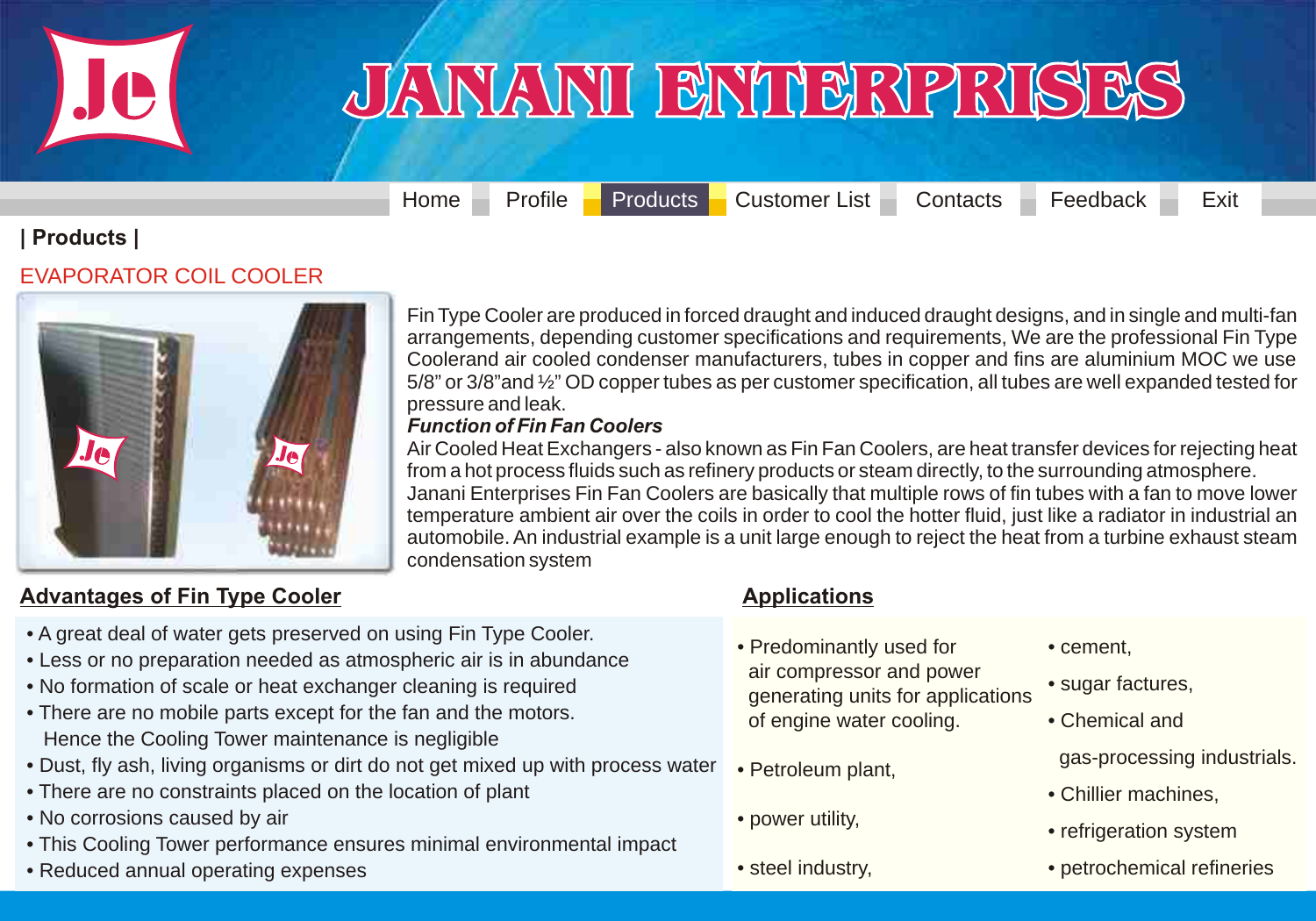<span id="page-25-0"></span>

[Home](#page-0-0) [Profile](#page-1-0) [Products](#page-2-0) [Customer List](#page-33-0) [Contacts](#page-35-0) [Feedback](#page-36-0) Exit

#### **| Products |**

#### EVAPORATOR COOLING SYSTEMS

[An evaporative cooling system offers effective cooling by combining water evaporation, which is](#page-25-0)  a natural process, with a reliable and simple air-moving system. Air from the outside is pulled via moist pads where evaporation cools it and is circulated in a building or a house with the help of a large blower. During this process, the temperature of the air in the outside gets reduced as much as thirty degrees.

#### **Features**

- Compared to the conventional systems, the fill type system attains maximum saturation.
- The design is compact and pre-fabricated, consumes less space, which is only about forty percent of that occupied by conventional systems.
- There is no requirement for masonry work and can be placed outside the building too.
- Consumption of power is negligible when compared to spray machines. This is due to low drop in pressure and low pump.
- The level of maintenance is also negligible since no nozzles are used. This promises trouble-free service.
- Since there are no nozzles of high pressure, the noise level is only about eighty decibel near the machines.
- Quick installation ensured as the machine is fabricated and tested at factory and possesses the flexibility for relocation.
- The equipments are available in FRP casings or stainless steel. •
- The content material at the surface is specially engineered for the purpose of direct evaporative cooling & humidification. It is constructed from a unique cellulose paper that comes impregnated with compounds that are insoluble and prevent rotting. It also contains wetting agents and stiffening saturates. The material is made out of corrugated sheet that is assembled in pads that are self supporting.
- There is an arrangement of patented angle on the sheets in order to direct the flow of water towards the side of the air inlet, the place of occurrence of maximum evaporation.



•The pad is also constructed to flush away the dust from the atmosphere and has a contact surface of about 440 m2/ m3 between water and air.

• The cover of water distribution is of fiber glass reinforced plastic for its anti corrosive properties. the metal parts are of sixteen gauge steel sheet that is galvanized.

• The water tank is of 3 mm frp that is of reinforced steel.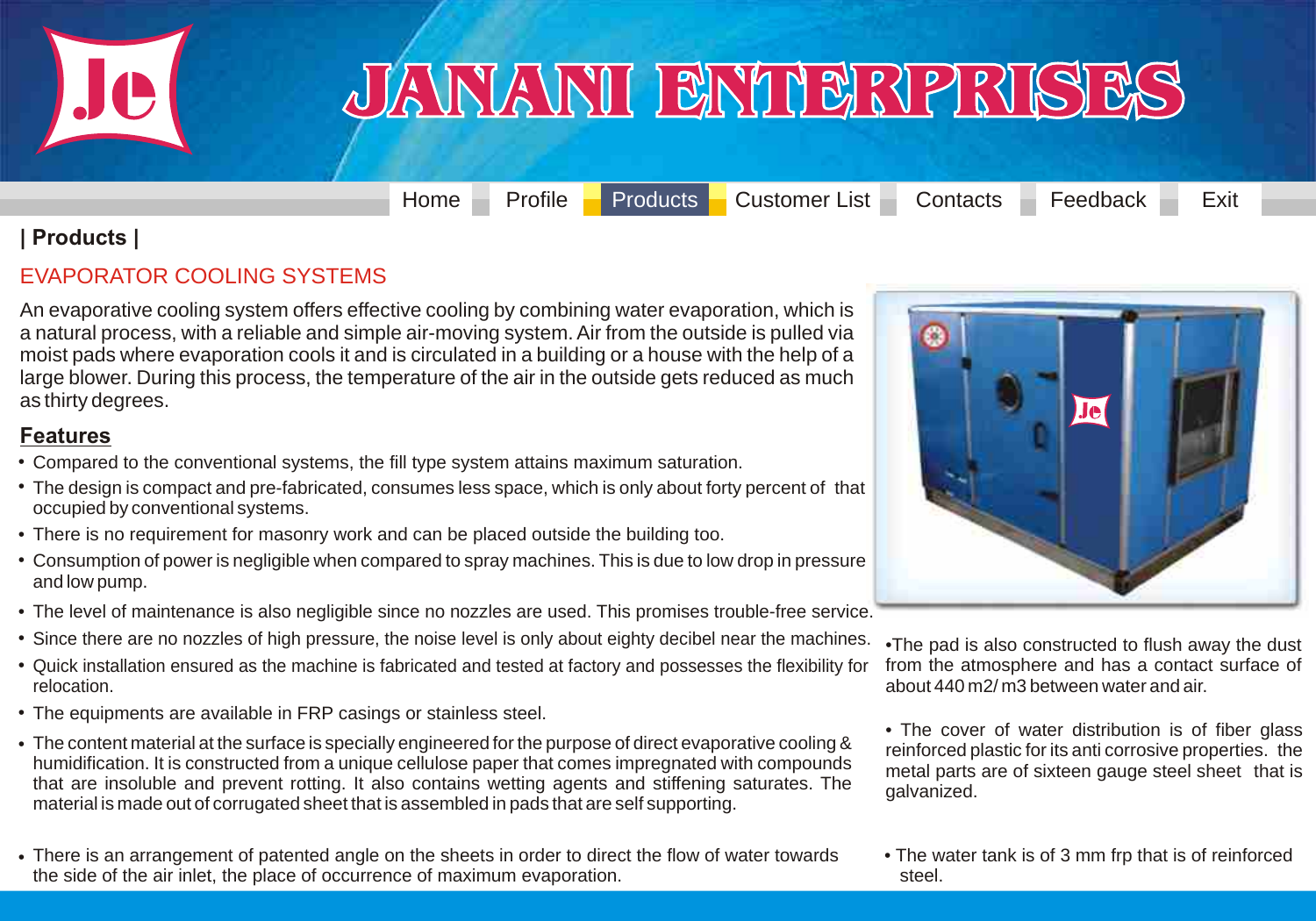<span id="page-26-0"></span>

### <u>JANJANI BNIBRPRISES</u>

[Home](#page-0-0) [Profile](#page-1-0) [Products](#page-2-0) [Customer List](#page-33-0) [Contacts](#page-35-0) [Feedback](#page-36-0) Exit

#### **| Products |**

#### EVAPORATIVE AIR COOLING MACHINE



Our Ancestors maintained the earth GREEN by being close to nature. They built massive structures with Natural- Resources. Janani EQUIPMENTS were indeed master-builders who created all GREEN –BUILDINGS. Our Ancestors used mass and moisture and simple Evaporative Air Cooling Techniques innovatively to keep Indoor, Environmental, Quality (IEQ) cool and comfortable, consuming very little or no energy.

- Specially Designed and developed Evaporative cooling system using principle of natural evaporation of water to cool hot and dry air.
- [Keeps indoor Environmental Quality \(IEQ\) cool, comfortable and Fresh and Healthy.](#page-26-0)
- Compact, light in weight and easy to dismantle, assemble and install.
- Simple to operate with negligible maintenance.
- Power consumption 1/10th of air-conditioning plant.
- Highly economical in initial and running cost.
- Fitted with High Cooling-Efficiency (Above 86%) cellulose pad.
- Fabricated from polyester coated G.I sheet for long life and elegant looks.
- Dynamically balanced fan blade for low noise/low power and high air delivery.
- Tailor made energy efficient motors ensure low power consumption.
- Submersible impeller pumps to avoid air lock and priming.
- Efficient water distribution system.
- Regular features like bleed off/Auto cut valve and rubber Mountings.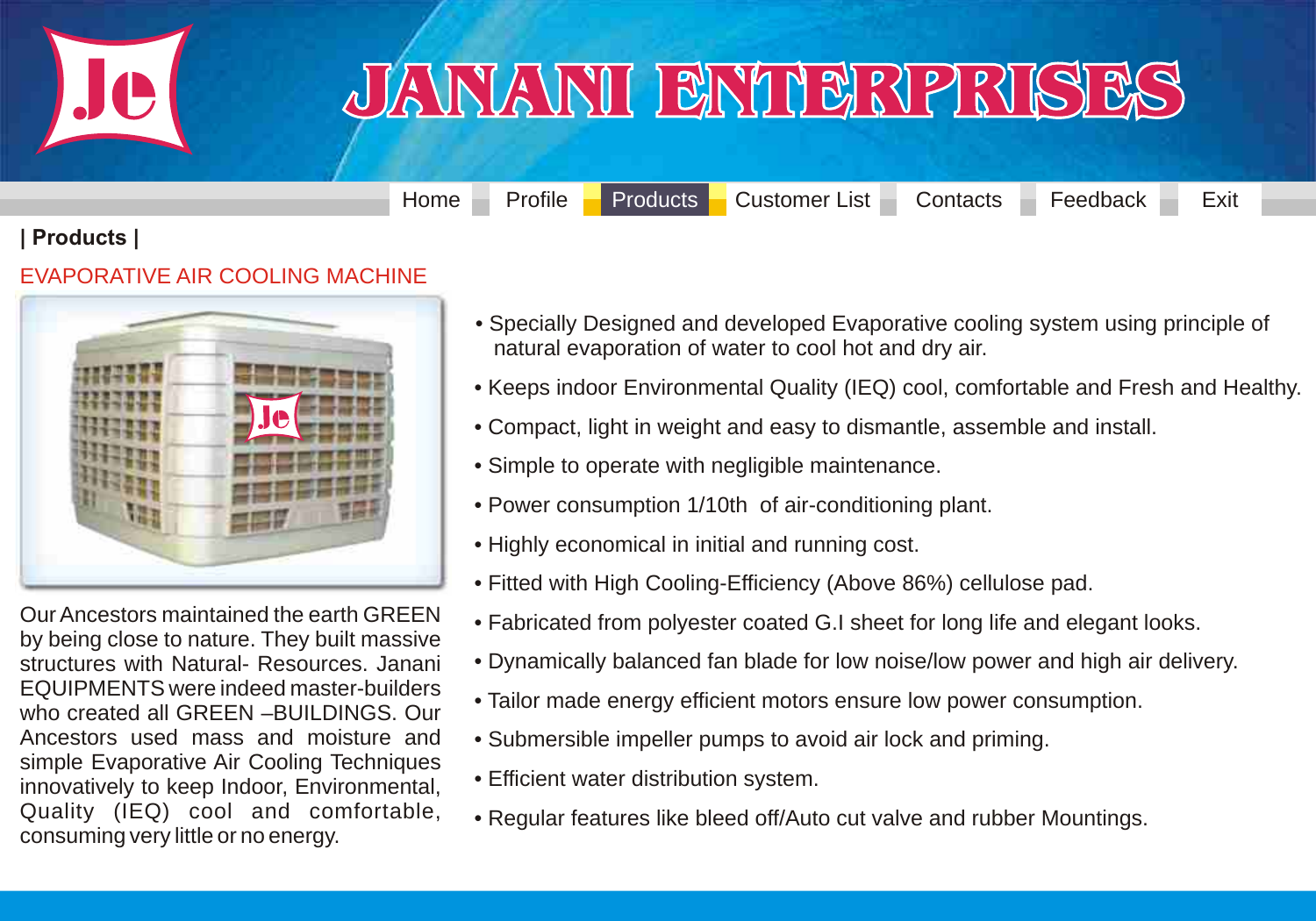<span id="page-27-0"></span>

[Home](#page-0-0) [Profile](#page-1-0) [Products](#page-2-0) [Customer List](#page-33-0) [Contacts](#page-35-0) [Feedback](#page-36-0) Exit

#### **| Products |**

#### AIR COOLER

[Janani equipments evaporator cooling system division manufacturing includes of Evaporative](#page-27-0)  cooling performance which installed outside of wall, brings fresh air into room by air distribution pipe with lowest power consumption, allows door and windows open, make your workshops and offices, factories cool in hot weather to be possible by paying 80% less power consumption to get best productivity and highest working efficiency. This dynamic due to changes in external temperature and humidity level. Under typical operating conditions, an evaporative cooler will nearly always deliver air cooler than 27°C (80°F). A typical residential 'swamp cooler' in good working order should cool air to within 3–4°C (5–7°F) of the wet-bulb temperature.

Janani cooling machines ensure even & continuous water distribution which in turn gives higher cooling efficiency .Water distributor used will not allow circulating water to leak/to fall fan motor or to deviate its flow. Even water distribution will ensure higher cooling.

# air flow o air flow out

#### HUMIDIFICATION PLANT

With our state-of-the-art technology, Janani Enterprises manufacture a wide range of Humidification Plant. Our range of Humidification Plants caters to the needs of textile industries and helps to manufacture yarns of various garments. We offer these plants in customized specifications as per the demands of our valued clients.

Our humidification of indoor air for thermal comfort. In a broader sense, the term can refer to any form of cooling and heating, ventilation, or disinfection that modifies the condition of air. An air conditioner (often referred to as AC or air con.) is an appliance system, or machine designed to stabilise the air temperature and humidity within an area to use for cooling as well as heating depending on the air properties at a given time, typically using a refrigeration cycle but sometimes using evaporation,

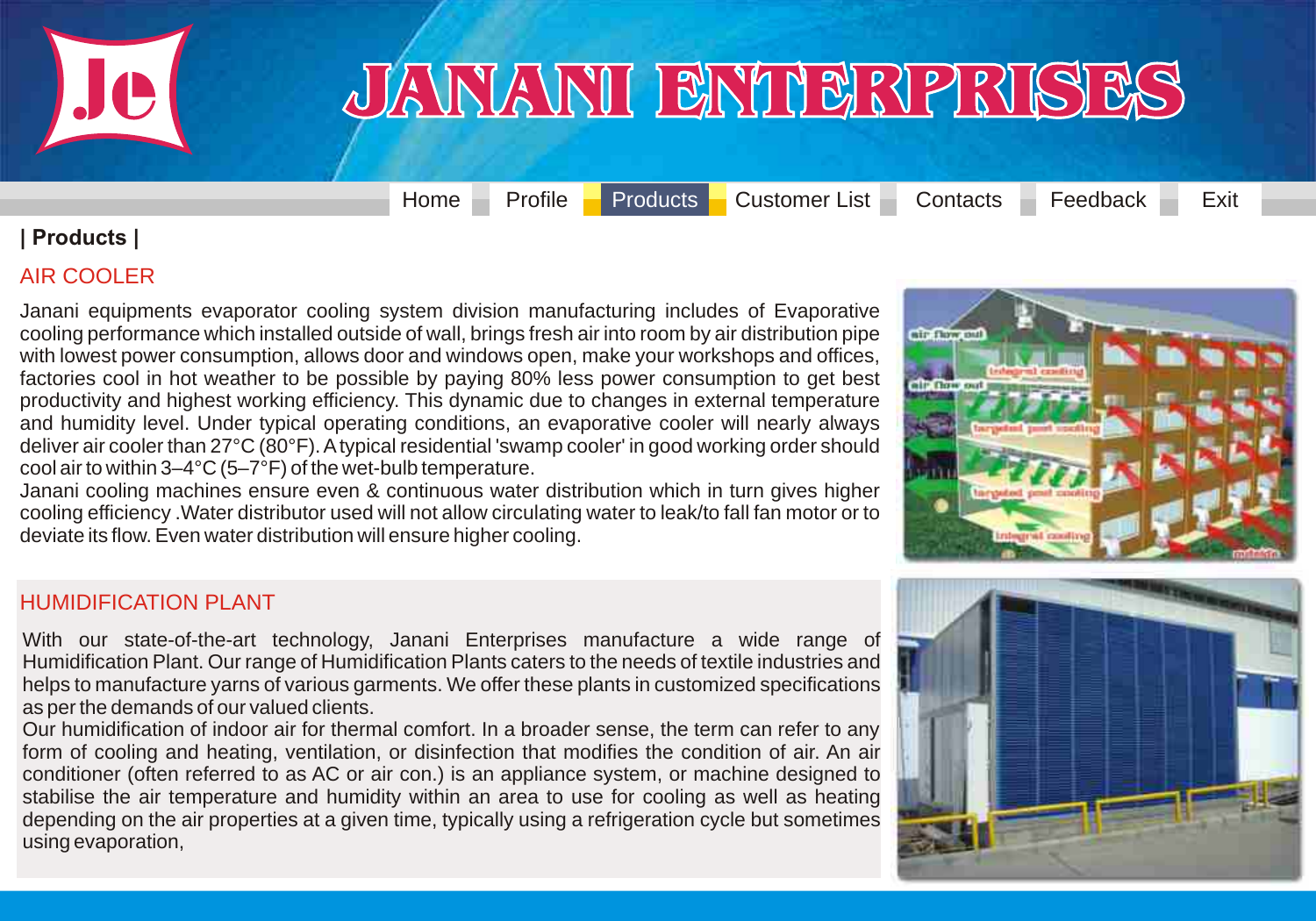<span id="page-28-0"></span>

[Home](#page-0-0) [Profile](#page-1-0) [Products](#page-2-0) [Customer List](#page-33-0) [Contacts](#page-35-0) [Feedback](#page-36-0) Exit

### **| Products |**

#### RADIATORS



Janani equipment's Radiators are actually heat exchangers that are utilized to transfer thermal energy from a medium to the other for heating and cooling purposes. Most of the radiators are designed to function in buildings, electronics and automobiles. It is a heat source to the environment, though it may be to heat the surrounding or cool the coolant or fluid that is given to it, as in engine cooling. Janani equipment's wide variety and range of radiators, constructed from copper are manufactured with the latest in technology and technical data. A radiator makes use of hot water that circulates via metal pipes to heat air. As it passes through the pipe, the pipe itself gets heated and this heat is transmitted to the air, thus the room becomes warm. The hot water flows back to a boiler, in which it is heated & then circulated back.

#### **Radiator Function in Engine Cooling**

A liquid coolant is passed via the engine block, where it gets heated, and then is passed via the radiator where the heat is lost to the atmosphere. Though the coolant is usually water based, it can also be oil. The coolant air can be pumped or fanned through the radiator. The hot water radiator is copper pipe that is iteratively bent perpendicularly to create a heating surface of maximum area. The pipes follow the ridged lines. Through valves present at the bottom, water enters and exits. The pipes of copper are bent backward and forward ten to twenty times covering a maximum surface in order to give more heat. Large [radiators have many such bents as they have a huge surface area that heats the full room in the building. The hot water that is](#page-28-0)  pumped inside the radiators from the main heating boiler passes through the copper pipes, heats the outer surface and ultimately warms the room. A screw valve located at the bottom of each radiator helps in temperature control. These radiators are of two kinds namely single pipe & double pipe. The radiators of single pipe operate with steam whereas the radiators of double pipe operate with hot water or steam. The double pipe kind is the vintage radiator type that has the highest demand.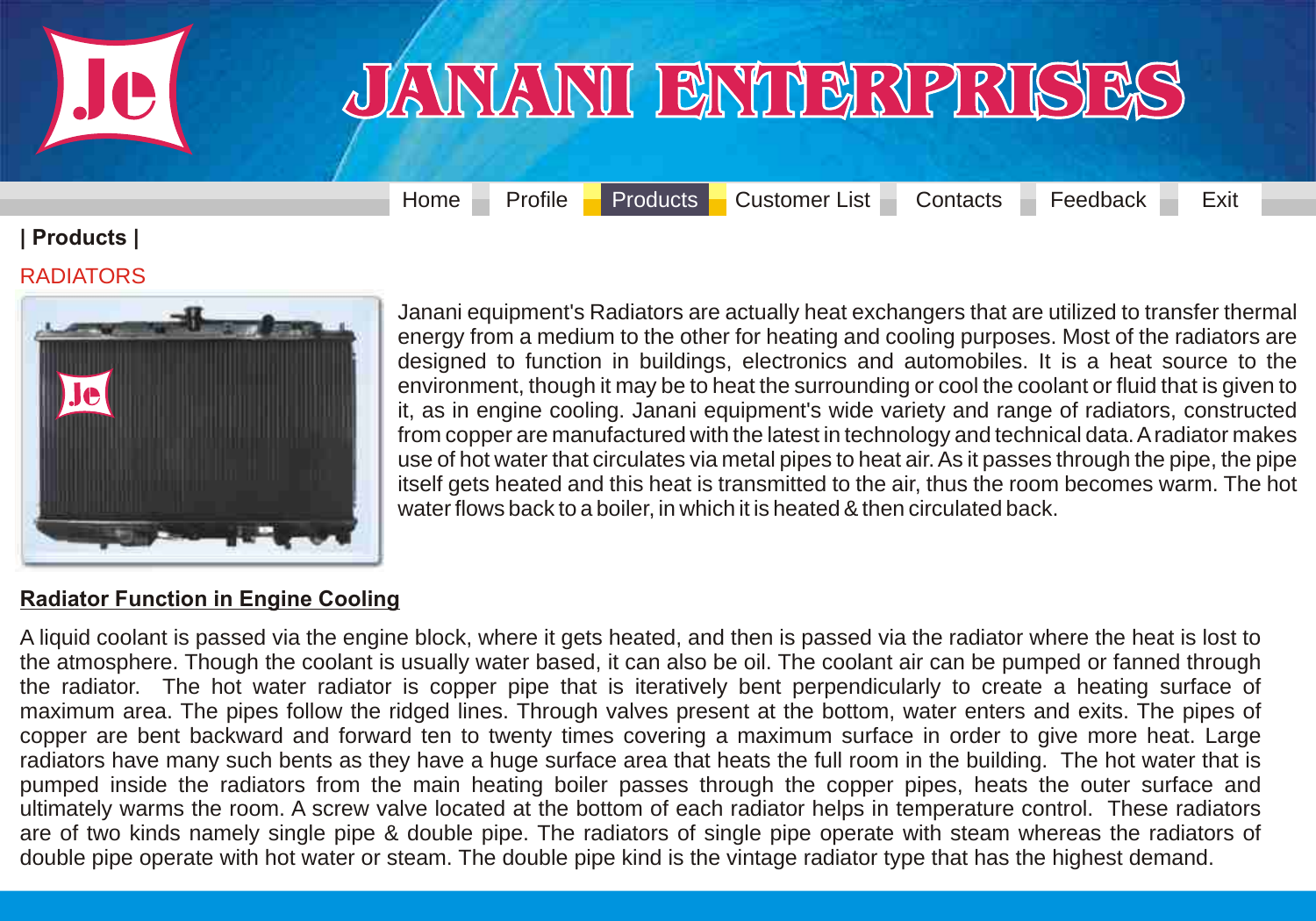<span id="page-29-0"></span>

### JANANI BNIBRPRISES

[Home](#page-0-0) [Profile](#page-1-0) [Products](#page-2-0) [Customer List](#page-33-0) [Contacts](#page-35-0) [Feedback](#page-36-0) Exit

#### **| Products |**

#### COOLING TOWER FAN

We have Choice of Cooling Tower fan in Aluminium and FRP Available in different sizes from 0.45 m to 10 m dia. It's an efficient axial flow propeller type design and Adjustable pitch blades, more number of blades results in smooth and pulsation-free operation Our Cooling Tower fan Matched with all types of low noise cross flow Cooling Tower and counter flow cooling Tower.



#### COOLING TOWER FILLS

We have industrial major standard size of PVC FILLS like 12mm, [19mm, 27 mm flute size in 60°C Continuous Working Temp in two](#page-29-0)  types 1) honey comb type PVC fills – these are the standard size of PVC FILLS, used in bottle shape and square shape Cooling Tower. This types of fill available in three different colour white, black and blue 2) double edges folded PVC Fills the durability increases this types of fill, it's available in two different colour black and blue. This fills are used in bottle shape, square shape Cooling Tower, Counter Flow Cooling Tower, Mechanical induced draft Cooling Tower.



#### Cooling Towers Fills

Cooling Tower Aluminium FanCooling Tower FRP Fan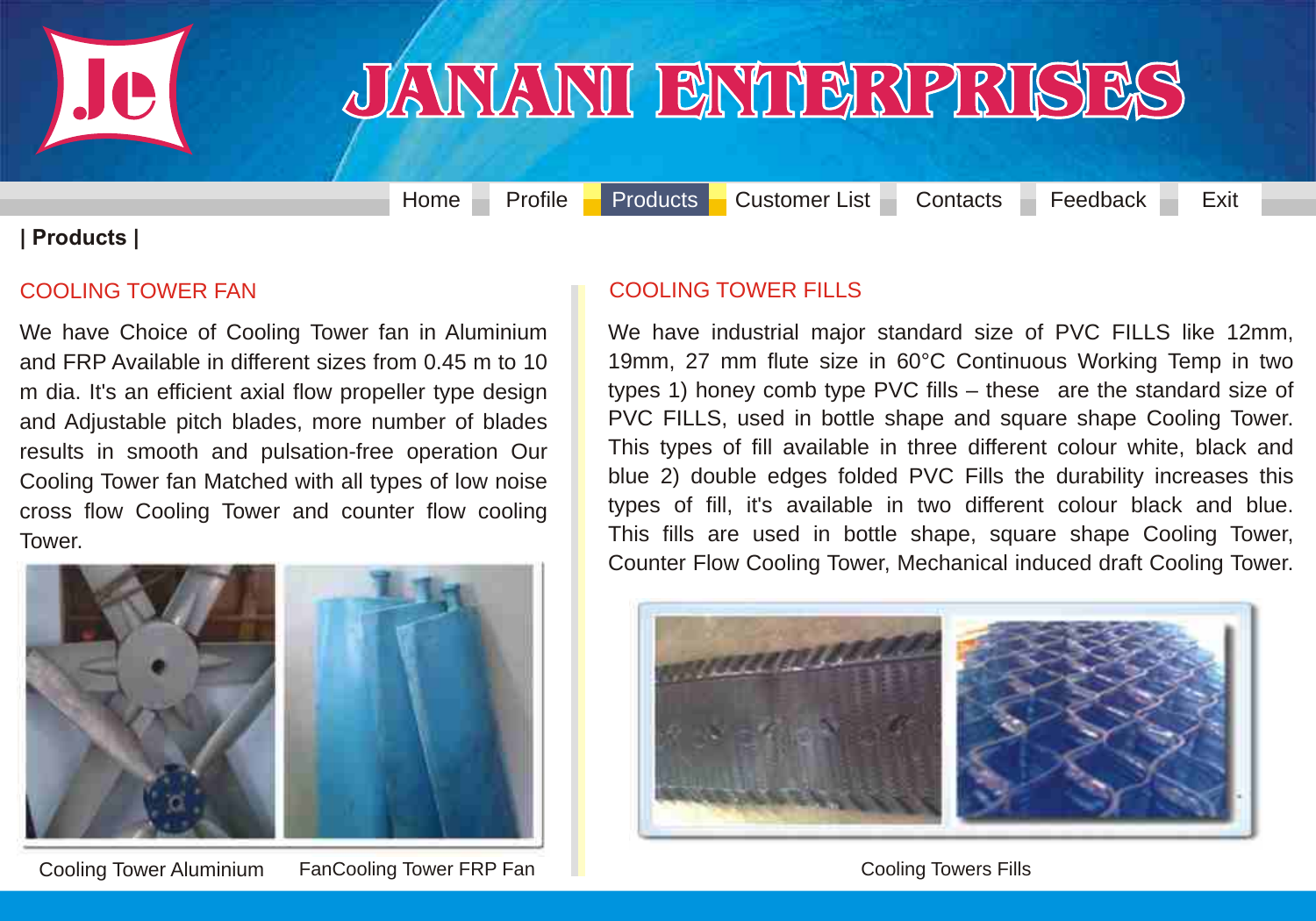<span id="page-30-0"></span>

[Home](#page-0-0) [Profile](#page-1-0) [Products](#page-2-0) [Customer List](#page-33-0) [Contacts](#page-35-0) [Feedback](#page-36-0) Exit

### **| Products |**

#### TUBE BUNDLE



#### **Testing Of Tube Heat Exchanger**

Owing to the complex nature of the tube heat exchangers, regular inspection of the equipment is necessary. This can help to assess the thickness of the tube walls that are prone to fitting, erosion and [corrosion over time. The status of the whole bundle of tubes may be charted and assessed through a](#page-30-0)  thorough inspection with the help of a device known as Internal Rotary Inspection System that functions via ultra-sonic testing and also has a non-destructive nature.

#### **Specification and servicing.**

We can manufacture a complete unit, replacement tube bundles (elements) or even a "parts kit"We replace existing tube bundle as per customer request we do size likeLength upto 20,000 mm,Weight up to 20 M.T ,Pressure up to 300 Kg/cm3 Temperature up to 1000°C, Tube Plate Dia upto 4000 mm, Thickness up to 100 mm.

Janani Enterprises designing the tube heat exchanger is quite result oriented for process industries and for Oil Cooling. The tubes used internally are deliberately of various shapes and design to obtain different outcomes. While a few of the tubes may be plain, others may come finned longitudinally or horizontally. Additionally, the tubes can also be of various materials and thermal conductivity. For instance, Janani equipment can be designed from carbon steel, stainless steel, cupronickel, copper or brass.

#### COOLING TOWER SPRINKLERS



We manufacturer and supply kinds of Aluminium alloy sprinkler head and PVC alloy sprinkler head We have size of aluminium alloy sprinkler head is from 2? to 12? with 4 way sprinkler; these are Good quality, reliable in use.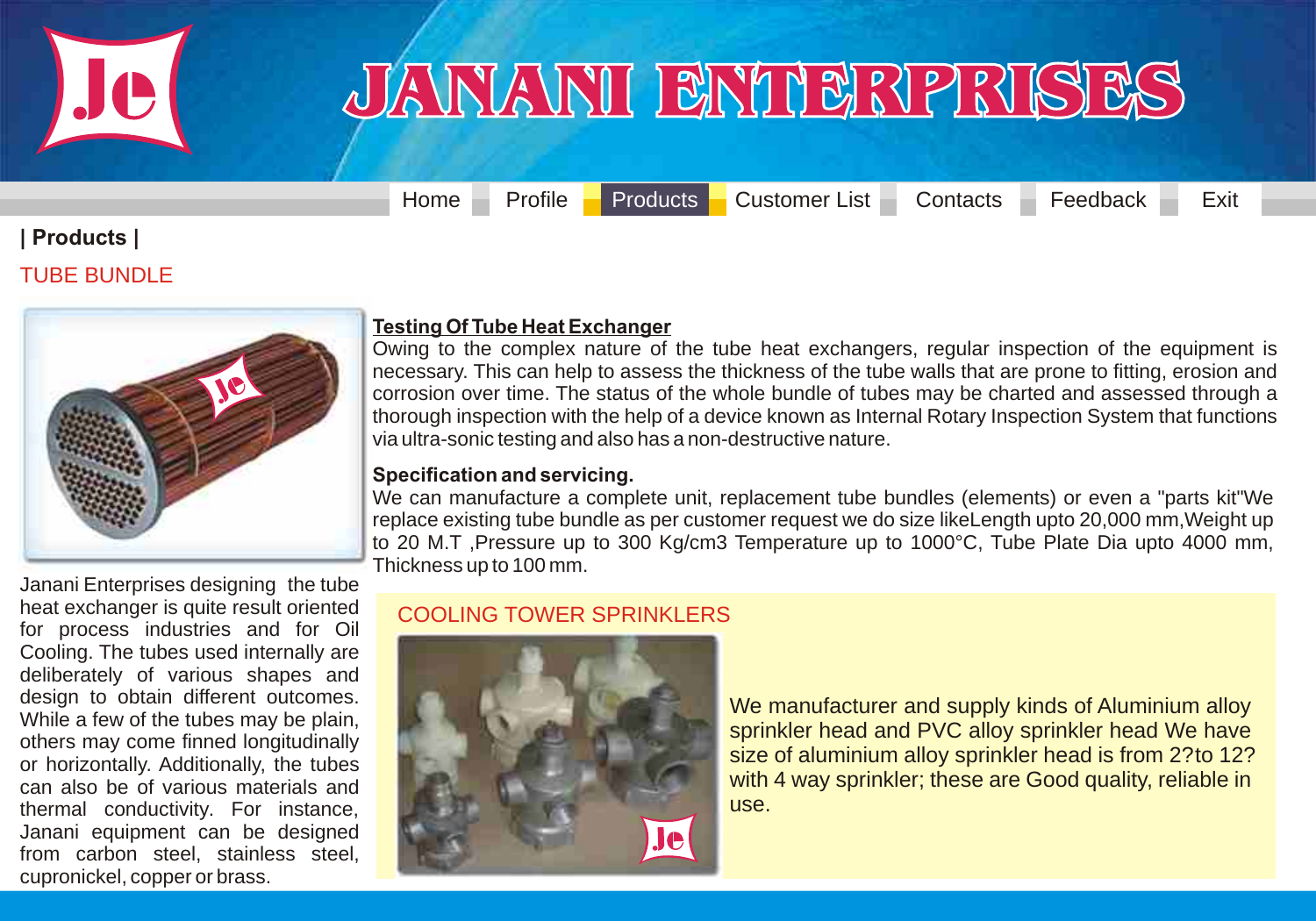<span id="page-31-0"></span>

[Home](#page-0-0) [Profile](#page-1-0) [Products](#page-2-0) [Customer List](#page-33-0) [Contacts](#page-35-0) [Feedback](#page-36-0) Exit

#### **| Products |**

#### COOLING TOWER MOTOR

Janani equipment has all major branded Cooling Tower motors, our Cooling Tower motors are specially designed flange mounted motors in totally enclosed.

- They are provided with specially designed long shaft directly mount the fan blades.
- Cooling Tower motors also helps in the better cooling of the motor
- We have in different rpm level of Cooling Tower motors like 960,710,520 rpm
- Cooling Tower Motors are available ranging from 0.5HP to 30HP capacities.
- Cooling Tower motor is compact in design & perfect in weight to facilitate easy maintenance.
- All rotors are balanced on electronic dynamic balancing machine.
- This types of motors used in Cooling Towers and air conditioning and refrigeration industries & plants
- Higher efficiency and power factor ensuring lower power consumption and lower operating temperature of the motor
- 'F' class insulation

#### COOLING TOWER NOZZLE

Janani equipment Cooling Tower nozzle is designed to discharge water spray into a [confined area. The discharge pattern is long and narrow and will effectively protect long,](#page-31-0)  narrow, passageways which are limited in height.

We have availability of different make Cooling Tower spares and nozzle.

- Although designed to protect water Cooling Towers, these nozzles may be used in other areas where lengths of throw up to 20 feet may be required.
- The Cooling Tower nozzle is then in its ready condition to fix in Cooling Tower.



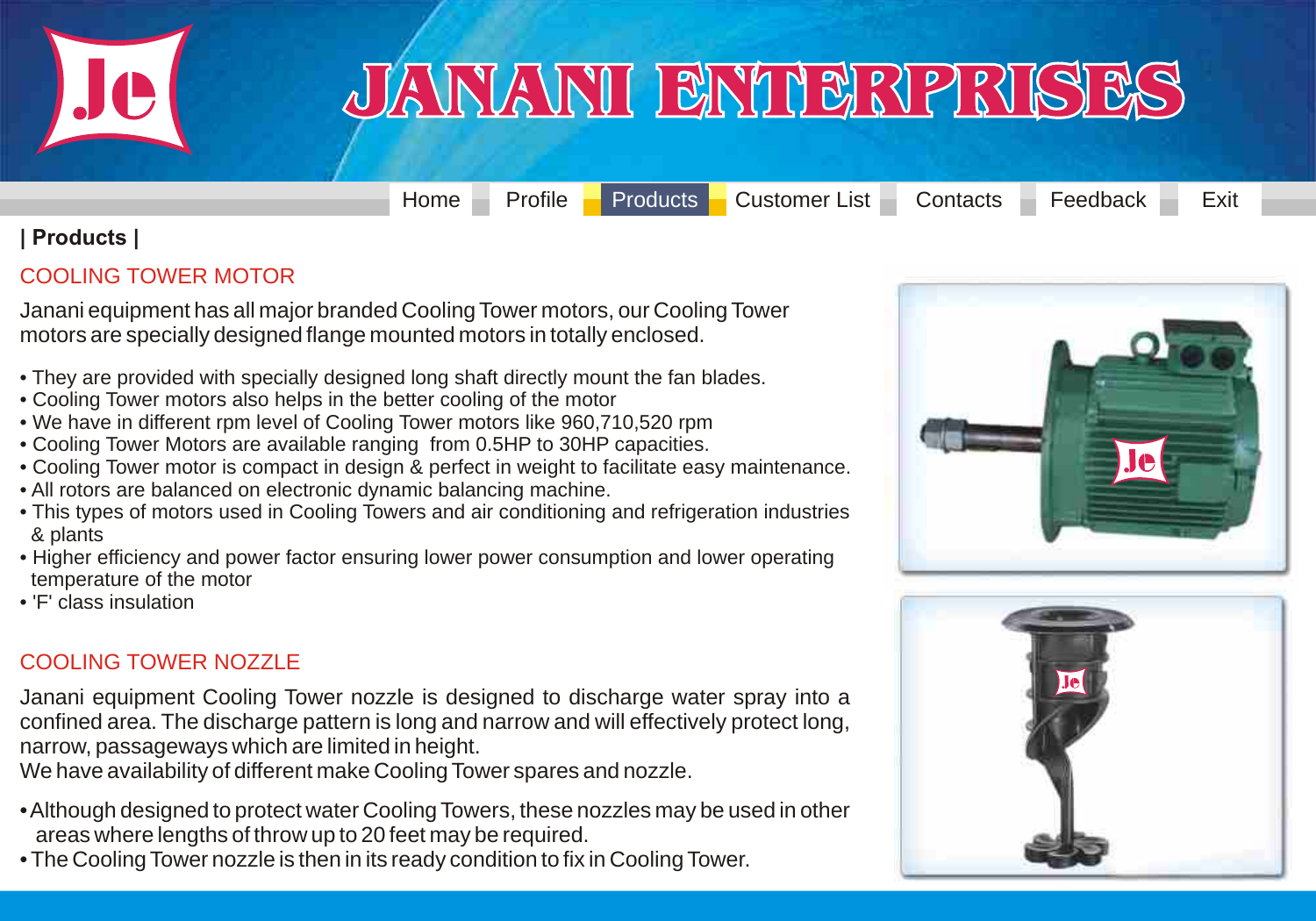<span id="page-32-0"></span>

[Home](#page-0-0) [Profile](#page-1-0) [Products](#page-2-0) [Customer List](#page-33-0) [Contacts](#page-35-0) [Feedback](#page-36-0) Exit

#### **| Products |**

#### WATER TREATMENT CHEMICAL

We are engaged in offering a wide range of Water Treatment Chemicals formulated using [quality ingredients.the Water Treatment Plant, the ground water is softened using lime,](#page-32-0)  filtered, fluoridated, and disinfected using chlorine the Water Treatment Plant, the groundwater is softened using lime, filtered, fluoridated, and disinfected using chlorineextensively used to purify and treated water and making it suitable for industrial, domestic and household purposes. Our range of chemicals is developed to improve various problems associated with water treatment such as scale, corrosion, bio-fouling and suspended solids.

#### **Application**

- Agriculture
- Airport Cell tower
- Health care facilities
- Hotels and motels
- Industrial security
- Oil and gas exploration
- Radio and television station
- Sea port security
- Schools and collages & universities
- Water & waste water plant
- Bio-chemistry lab
- Research centre

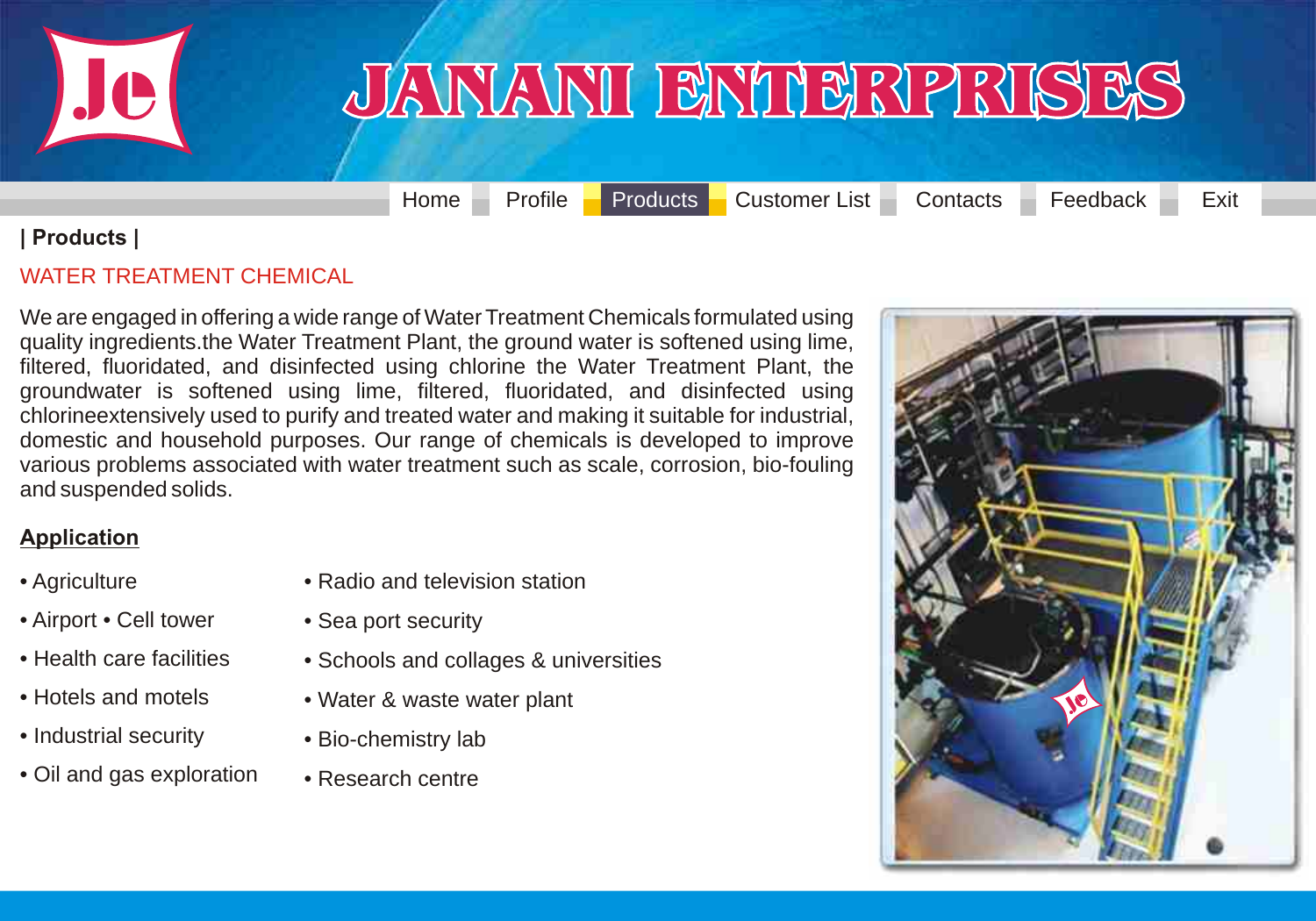<span id="page-33-0"></span>

M/s CETHAR INDUSTRIES LIMITED,TRICHY

### JANANI BNIBRPRISES

M/S GTN TEXTILES,CBE(EXPORT DIVN)

[Home](#page-0-0) [Profile](#page-1-0) [Products](#page-2-0) [Customer List](#page-33-0) [Contacts](#page-35-0) [Feedback](#page-36-0) Exit **| Customer List |** M/S INDIAN SPACE RESEARCH ORGANIZATION,SRIHARIKOTA M/S INDIAN SPACE RESEARCH ORGANIZATION,THUMBA M/S INDIAN SPACE RESEARCH ORGANIZATION,BANGALORE M/S K.G.HOSP9.DEVI THEATRE COMPLEX,CHENNAI M/S AROMEN ENGINEERING COMPANY P. LTD, COIMBATORE. M/S FOOD FATS FERTILIZERS,WEST GODHAVARI DT,AP STATE M/S ADITYA FERRO ALLOYS AND CASTINGS,COIMBATORE M/S BALMER & LAWRIE VANLEER LTD,CHENNAI M/S UCAL PRODUCTS,MARAIMALAINAGAR,CHENGLEPUT M/S SUSLON INFRATRUCTURES LTD, KARUMATHAMPATTI M/S BEST ENGINEERING TECH'LOGIES, HYDERABAD M/S PREMIER INSTRUMENTS&CONTROL LIMITED,CBE-20. [M/S SULOCHANA COTTON SPINNING MILLS \(P\) LTD, TIRUPPUR.](#page-33-0) M/S NIPPON PAINT (INDIA) PRIVATE LIMITED, CHENNAI. M/S ABDULLATIF ABDULHAMEED AL-SANE SONS CO., KUWAIT. M/s INDIAN RAILWAYS,JOLARPETTAI M/s DEVI POLYMERS PVT LIMITED,CHENNAI M/s MADURA COATS LIMITED,BANGALORE M/s BRAKES INDIA LIMITED,PADI M/s HEAVY VEHICLE FACTORY,CHENNAI M/S ULTRATECH CEMENT LIMITED, ARAKKONAM. M/s MADRAS FERTILIZERS LIMITED,CHENNAI M/s VIDESH SANCHAR NIGAM LIMITED M/s MADURA COATS LIMITED,AMBASAMUDRAM M/S AUDCO INDIA LIMITED,CHENNAI M/S RANE ENGINE VALVES,CHENNAI M/S BIMETAL BEARINGS LIMITED,CHENNAI M/S INDIA PISTONS LTD,CHENNAI M/S TVS AUTOLEC,CHENNAI M/S SUNDARAM FASTENERS,HOSUR & CHENNAI. M/S SUNDARAM CLAYTON HOSUR & CHENNAI M/S SHARDLOW INDIA LIMITED,CHENNAI & HOSUR M/S ROOT CAST LIMITED,CBE M/S APOLLO HOSPITAL ENTERPRISE,CHENNAI M/S SVS OIL MILLS M/S ENNORE FOUNDRIES LIMITED M/S S.S.D.OIL MILLS COMPANY LIMITED M/S KAVERY ALLOY CASTINGS(P) LTD.,PONDY M/S JEEVAN SOLVENT EXTRACTS PVT LTD M/S MAHARISHI SOLAR TECHNOLOGY LIMITED M/S STAR PVC PIPES,SRIPERUMPUDHUR, M/S MUKKA FISH LINES PVT LTD,MANGALORE M/S NPM FISHLINKS PVT LTD,KUNNANKULAM M/S VETRIVEL EXPLOSIVES PVT LTD,TRICHY M/S TPPL,TANZANIA M/S BENGAL PACK PVT LTD,NAMAKKAL M/S RAMAN REFRIGERATION,CHENNAI M/S ROHM& HAAS (INDIA) PVT. LTD,CHENNAI [NEXT](#page-34-0)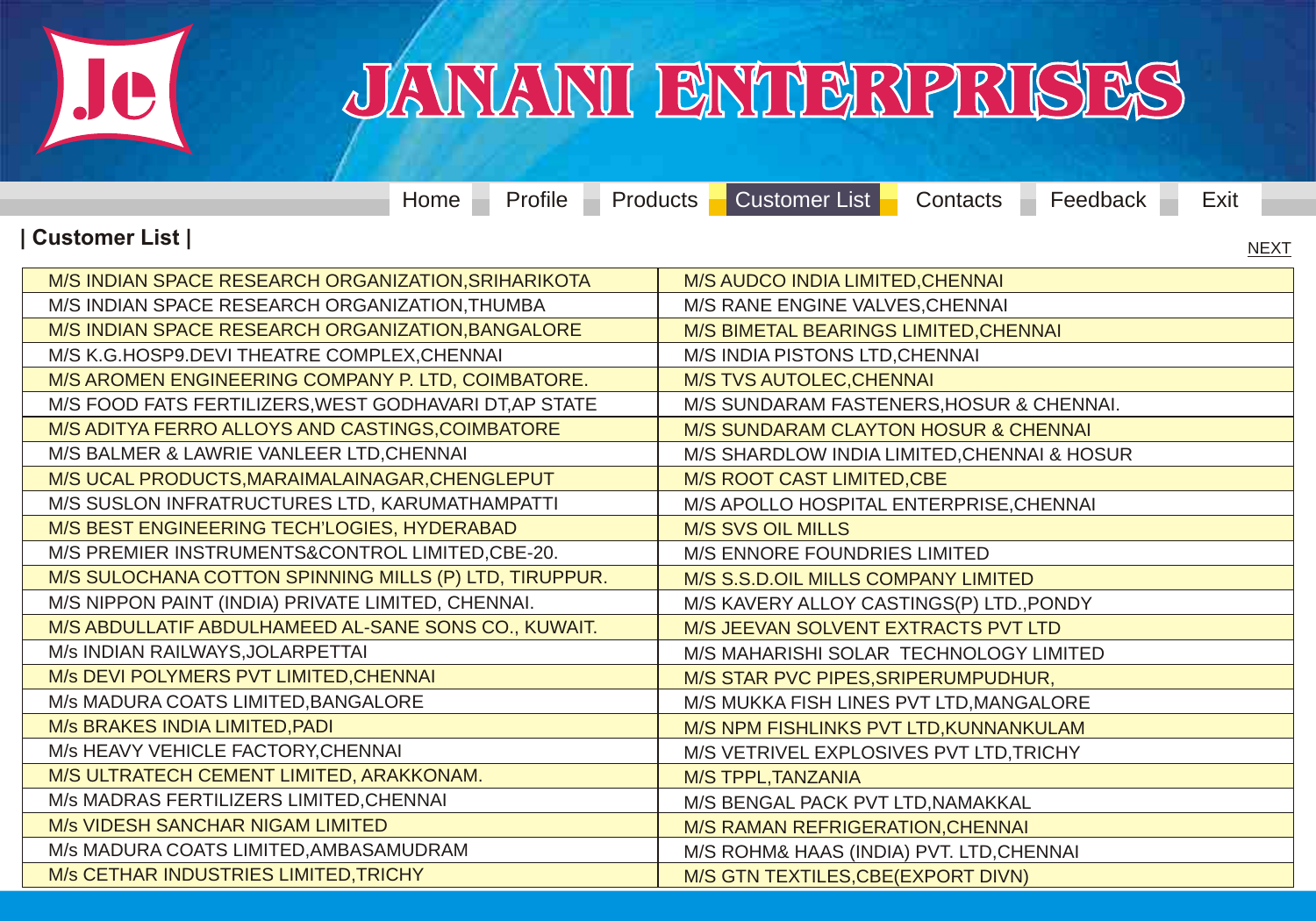<span id="page-34-0"></span>

|                                          | $Home$ $-$ | Profile –                         |                              | <b>Products Customer List</b>   | Contacts                       | Feedback $\overline{\phantom{a}}$ | Exit |  |
|------------------------------------------|------------|-----------------------------------|------------------------------|---------------------------------|--------------------------------|-----------------------------------|------|--|
| Customer List  <br><b>BACK</b>           |            |                                   |                              |                                 |                                |                                   |      |  |
| M/S SUN PHARMACEUTICALS PVT LTD, CHENNAI |            | <b>M/S ASTRAZENECA</b>            |                              | <b>M/S LG ELECTRONICS</b>       |                                |                                   |      |  |
| M/S SSL-TTK LIMITED, CHENNAI             |            | <b>M/S NICHOLAS PIRAMAL</b>       |                              | <b>M/S TATRA</b>                |                                |                                   |      |  |
| M/S EXPO INDIA AGENCIES, MUMBAI          |            | <b>M/S INTAS PHARMACEUTICALS</b>  |                              | <b>M/S TVS</b>                  |                                |                                   |      |  |
| M/S ITC FILTRONA, BANGALORE.             |            |                                   | <b>M/S DOW CHEMICALS</b>     |                                 | M/S SUMI MOTHERSON             |                                   |      |  |
| M/S PRECOT MILLS, POLLACHI.              |            | <b>M/S PUNJ LLOYD</b>             |                              |                                 | <b>M/S ASHOK LEYLAND</b>       |                                   |      |  |
| M/S VISCOSE TOWER, COIMBATORE.           |            | M/S SIMPLEX CONCRETE              |                              | <b>M/S TATA</b>                 |                                |                                   |      |  |
| M/S PENNA CEMENT, HYDERABAD.             |            | <b>M/S ORIENTAL STRUCTURAL</b>    |                              | <b>M/S PRAXAIR INDIA</b>        |                                |                                   |      |  |
| M/S SPL INDUSTRIES LTD, FARIDABAD.       |            | <b>M/S PARLE PRODUCTS</b>         |                              | <b>M/S BIRLA</b>                |                                |                                   |      |  |
| M/S SAINT-GOBAIN GLASS INDIA LIMITED     |            | M/S THE COCA COLA COMPANY         |                              | <b>M/S ESSEL PROPACK</b>        |                                |                                   |      |  |
| M/S ADHITYA AUTO PARTS, BANGLORE         |            | M/S WHIRLPOOL OF INDIA            |                              | <b>M/S JUBILANT ORGANOSYS</b>   |                                |                                   |      |  |
| M/S BIMETAL BEARINGS LTD, CHENNAI        |            | <b>M/S JOHNSON &amp; JOHNSON</b>  |                              | <b>M/S WINDSOR</b>              |                                |                                   |      |  |
| M/S SRF LTD, CHENNAI                     |            | <b>M/S HINDUSTAN TIMES</b>        |                              |                                 | <b>M/S PEPSICO INDIA</b>       |                                   |      |  |
| <b>M/S PRASAR BHARATI</b>                |            | <b>M/S ELECTROLUX KELVINATOR</b>  |                              | <b>M/S FLEX INDUSTRIES</b>      |                                |                                   |      |  |
| M/S ALL INDIA RADIO                      |            | <b>M/S SRINIDHI FABRICS</b>       |                              | <b>M/S SUPREME INDUSTRIES</b>   |                                |                                   |      |  |
| <b>M/S MARUTI SUZUKI</b>                 |            |                                   | M/S AVM JEWELLERY            |                                 | <b>M/S EVEREADY INDUSTRIES</b> |                                   |      |  |
| <b>M/S PHILIPS</b>                       |            |                                   |                              | M/S MURHOPYESCIENTIFIC COMPANY  | <b>M/S HINDUSTAN SYRINGES</b>  |                                   |      |  |
| <b>M/S RELIANCE</b>                      |            |                                   | <b>M/S PREMIER MILL, CBE</b> |                                 | <b>M/S EIDPARRY INDIA LTD</b>  |                                   |      |  |
| <b>M/S WARTSILA DIESEL</b>               |            | M/S FUTURA POLYESTER LIMITED      |                              | <b>M/S RAPICUT CARBIDES LTD</b> |                                |                                   |      |  |
| <b>M/S HERO HONDA</b>                    |            | <b>M/S SIEMENS</b>                |                              |                                 |                                | M/S PRECOTT MILLS, POLLACHI       |      |  |
| M/S BHEL                                 |            | M/S ABB                           |                              |                                 |                                | M/S FAIVELY TRANSPORT, HOSUR      |      |  |
| M/S INDIAN SPACE RESEARCH (ISRO)         |            | <b>M/S ITC FILTRONA BANGALORE</b> |                              |                                 | M/S ANUSOLAR, BENGALURU        |                                   |      |  |
| M/S INDIAN OIL CORPORATION               |            | M/S GE                            |                              |                                 | M/S HIND RECTIFIERS, MUMBAI    |                                   |      |  |
| <b>M/S DRDO</b>                          |            |                                   | <b>M/S RECKITT BENCKISER</b> |                                 |                                |                                   |      |  |
| M/S GSK                                  |            | M/S ICI                           |                              |                                 |                                |                                   |      |  |
| <b>M/S BIOCON INDIA</b>                  |            |                                   | <b>M/S ASIAN PAINT</b>       |                                 |                                |                                   |      |  |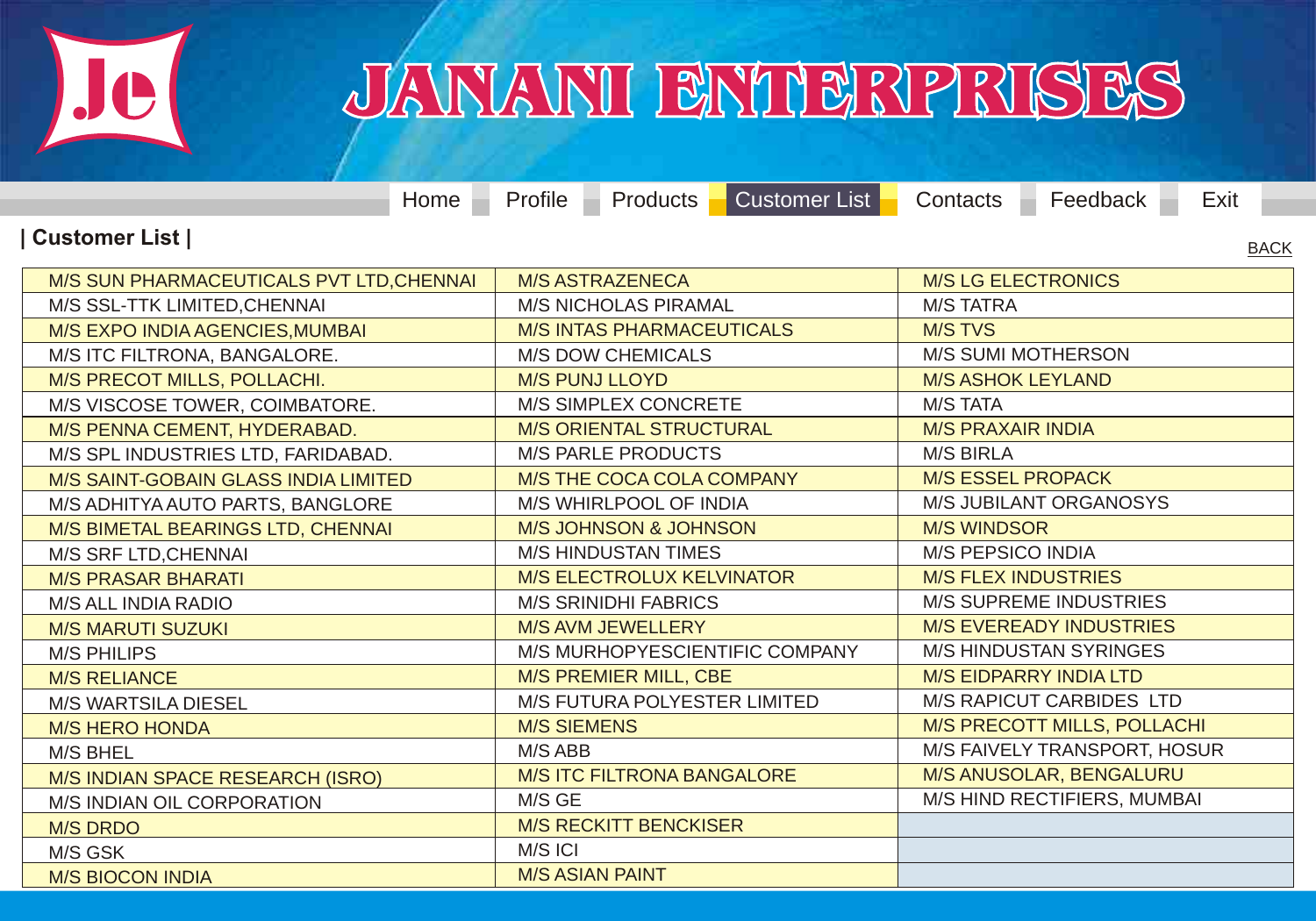<span id="page-35-0"></span>

[Home](#page-0-0) [Profile](#page-1-0) [Products](#page-2-0) [Customer List](#page-33-0) [Contacts](#page-35-0) [Feedback](#page-36-0) Exit

**| Contacts |**

### **[JANANI ENTERPRISES, COIMBATORE](#page-35-0)**

**Mr. K. Vijayakumar (CEO) 59, Variety Hall Road Coimbatore, Tamil Nadu - 641 001, India**

- **Email : vijaycbe61@yahoo.com vijaycbe61@airtelmail.in sales@jananienterprises.com**
- **Telephone : 0422 - 4358151**
- **Mobile : 9840025243, 9047025248**
- **Fax : 0422 - 5356948**

**Chennai Branch 40/2 Murugappa Mudali Street, Purasaivakkam, Chennai - 600007**

**Telephone : Tele Fax Cell : 45558107 : 4356948 9047025249, 9840025243**